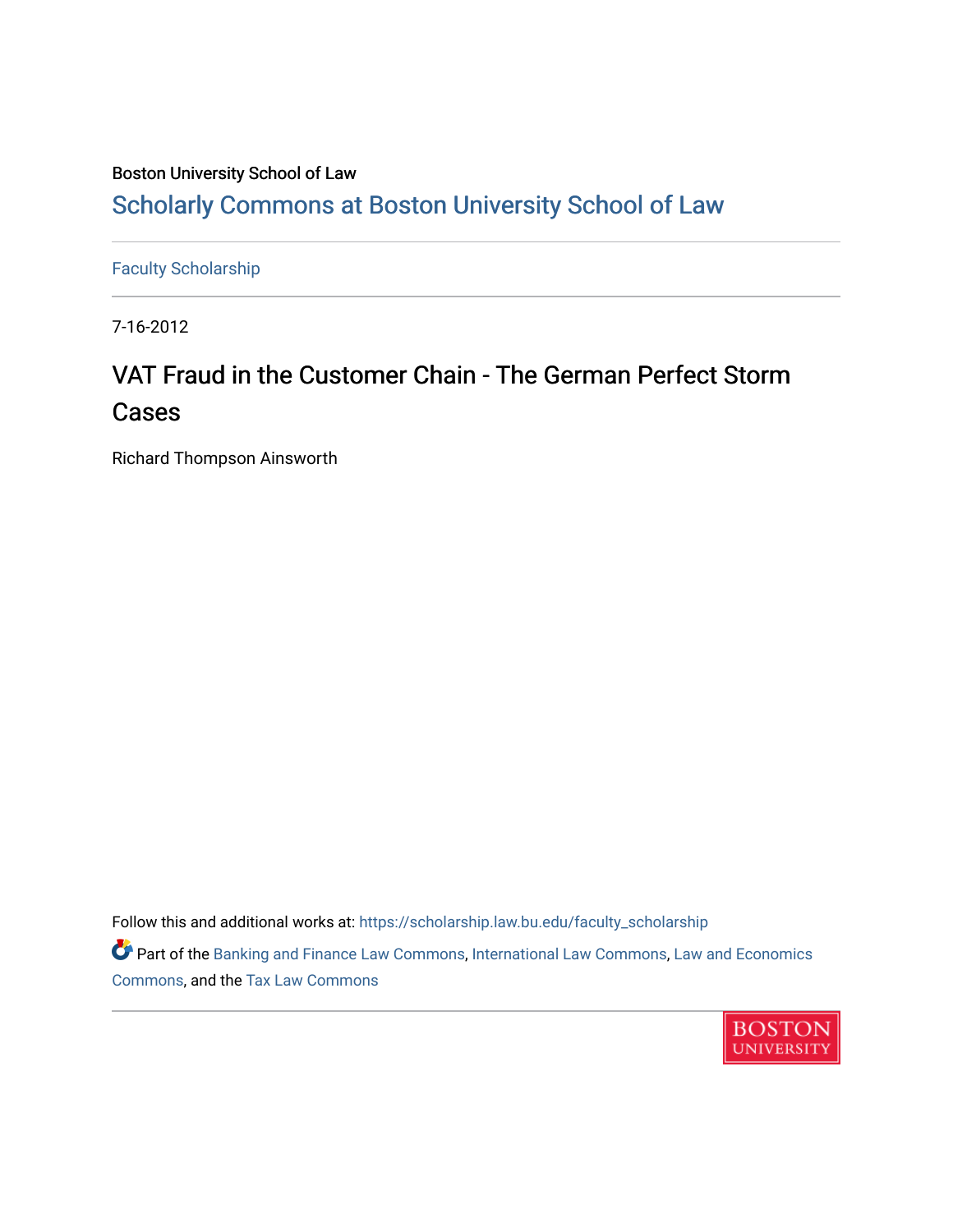

# **VAT FRAUD IN THE CUSTOMER CHAIN – T HE GER RMAN** *PE ERFECT S STORM* **CASES**

Boston University School of Law Working Paper No. 12-38 (Jul ly 16, 2012)

**R Richard T. Ainsw worth** 

Boston University School of Law

This paper can be downloaded without cha w<br>arge at:<br>

http://www.bu.edu/law/faculty/scholarship/workingpapers/2012.html

Electronic copy available at: http://ssrn.com/abstract=2109499 Electronic copy available at: https://ssrn.com/abstract=2109499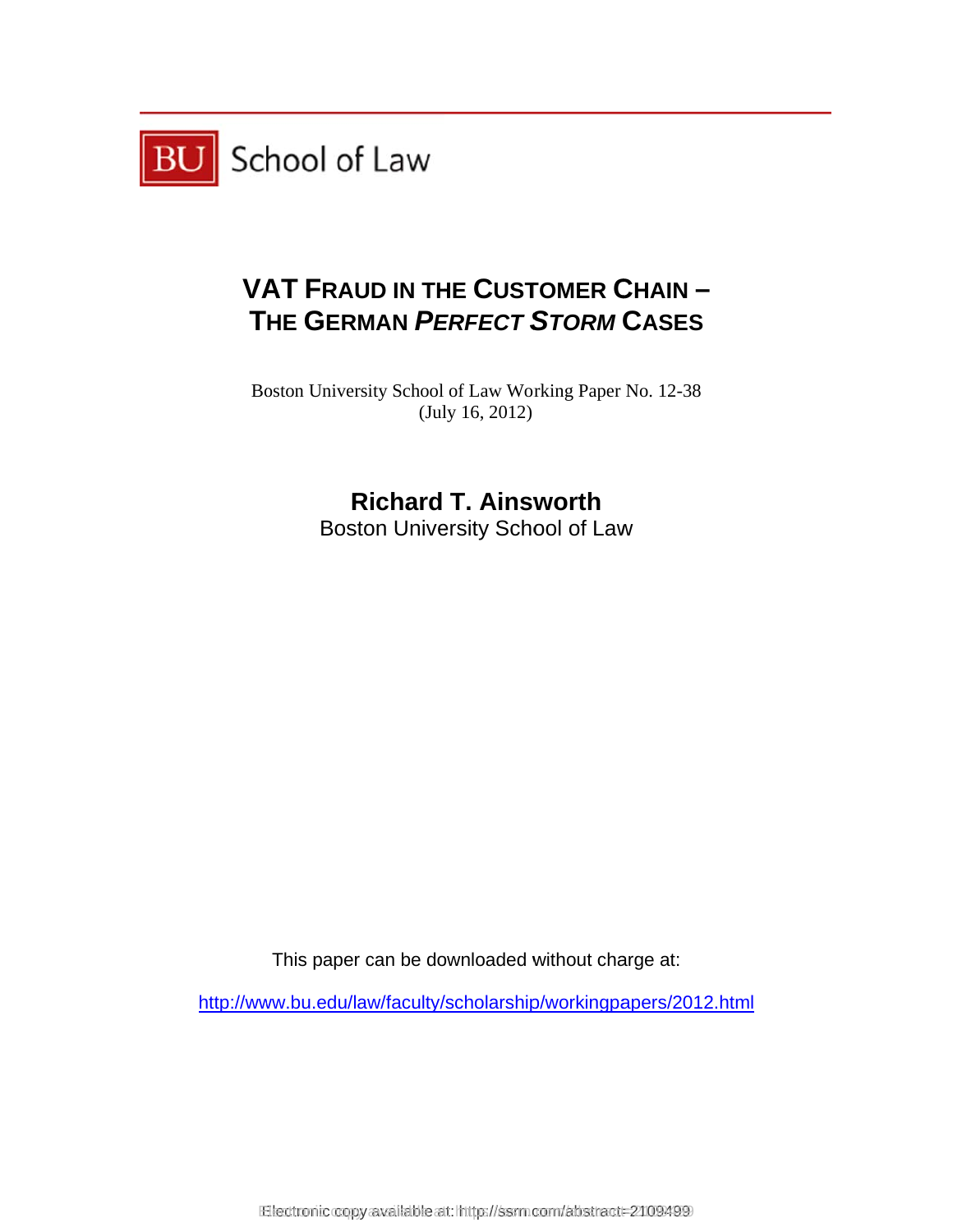# VAT FRAUD IN THE CUSTOMER CHAIN - THE GERMAN *PERFECT STORM* CASES

#### Richard T. Ainsworth

 German civil and criminal courts have not always agreed over whether to allow a taxpayer to zero-rate intra-Community supplies when the taxpayer making the supply knew (or should have known) that his buyer in the other Member State intended to fraudulently evade VAT as a missing trader. This is no longer the case. Zero-rating of intra-community supplies is now being denied in German civil and criminal courts.

 This paper considers how far Germany appears to be extending the law in this area. In civil courts a lesser standard of knowledge (*should have known*) is available. In some cases this lower standard has proven sufficient to deny zero-rating.<sup>1</sup> In 2011 six cases were heard by the *Bundesfinanzhof* (German Supreme Tax Court)<sup>2</sup> that demonstrate both (a) the civil court's adoption of criminal analysis and (b) the development of a middle ground between actual knowledge and absence of knowledge of fraud in the customer chain. This middle ground can be seen in cases where dispatching traders *should have known* of their customer's scheme to fraudulently evade VAT.

#### PRIMARY ANALYSIS

After the December 7, 2010 decision by the Court of Justice of the European Union (CJEU) in *Criminal Proceedings against R* ("*R*"),<sup>3</sup> the *Bundesfinanzhof* made it

<sup>&</sup>lt;sup>1</sup> There is no agreement on whether or not this lesser (*should have known*) standard should be applied. Jochen Meyer-Burow & Ocka Stumm, *Recent Developments in German Criminal Law and Their Impact on VAT Compliance,* INT'L. VAT MONITOR (May/June 2011) 161, 165 (indicating that it is "… correct [to] infer from the ECJ's judgment in the criminal proceedings against R that the intra-Community supplies of goods would still be zero rated if the supplier should have known that his contract partners had committed fraud.") Meyer-Burow & Stumm at 165, n. 21 observe the conflict in opinion in five further references:  $(1)$ Küffner/vonStreit, *Anmerkung zum Urteil des EuGH vom 07.12.2010 – Az.: C-285/09, DStR 2010* [*Note to the Judgment on the ECJ on December 7, 2010*], at 2576 and (2) Schenkewitz, *Aktuelles zur steuerstrafrechtlichen Behandlung fingierter Ausfuhrlieferungen gem. §6 UStG* [Update on criminal tax treatment fictitious export deliveries], BB 2011, at 350 and 357 (who explain that violation of formal obligations must not preclude the supplier from applying the zero rate under the case law of the ECJ). (3) Höink, *EuGH-Vorlageverfahren für innergemeinschaftli- che Lieferungen*, [*ECJ preliminary ruling procedure for intra-Community supplies*] DStR 2010, at 1772; and (4) Sterzinger, *Anmerkung zum Urteil des EuGH v. 07.12.2010 - Rs*. [Note on the Judgment of the ECJ of December 7, 2010 - Rs] C-285/09", UR 2011, at 15 (who contends that only "intentional" abuse has the effect that suppliers may lose the right to apply the zero rate). However, in (5) *Die Rechtssache "R" - Der EuGH setzt seine Rechtsprechung zur missbräuchlichen Erlangung umsatzsteuerlicher Vorteile fort* [*The Case "R" - The Court Continues its Case Law on Obtaining Fraudulent Sales Tax Benefits*], UStB 2011, at 52 and 55, Hundt-Eßwein disagrees and points to case law of the ECJ indicating that the supplier's intentional actions have the effect that he loses the right to zero rate intra-Community supplies of goods but also the circumstance that he "should have known" about his customer's fraud.

<sup>&</sup>lt;sup>2</sup> The *Bundesfinanzhof* is one of five federal supreme courts in Germany. It takes appeals of only tax and customs cases that come up from the *Finanzgericht* (the Finance Courts) which are specialized courts established in each federal state.

<sup>3</sup> *Criminal Proceedings against R*, ECJ judgment of Dec. 7, 2010, C-285/09 (hereinafter *R*).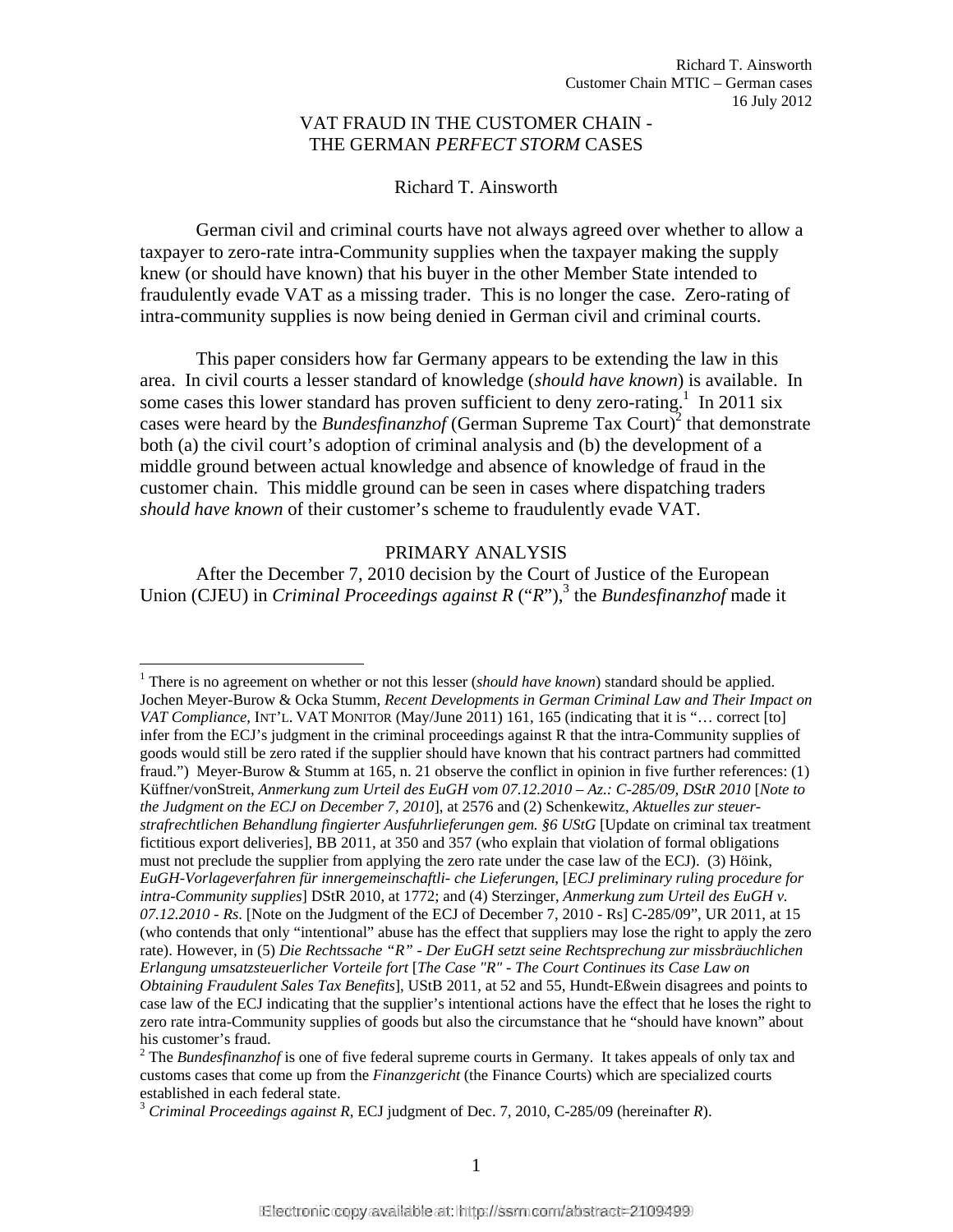clear that it would follow the reasoning of the German criminal courts.<sup>4</sup> Civil courts have now denied taxpayers the right to zero-rate dispatches to another Member State, when the taxpayer knew (or *should have known*) based on objective factors, that its buyer intended to use the transfer to fraudulently evade VAT in the other Member State.<sup>5</sup>

The unfortunate outcome may be that a single transaction can be taxed twice: once through the denial of the zero-rate on dispatch, and a second time through an enforcement action in the buyer's jurisdiction. $\delta$  Commentators do not agree that double taxation is necessary.<sup>7</sup> However, the issuance of corrected invoices after a court's ruling

However, the *Finanzgericht* (tax court of first instance) and the *Bundesfinanzhof* saw the matter differently. According to the civil courts the zero-rate on Mr. R's intra-Community supply could not be refused because the requirements for an intra-Community supply were met. The objective conditions set down in *Albert Collée v. Finanzamt Limburg an der Lahn,* Case C-146/05 [2007] ECR 1-7861 (September 27, 2007) had been satisfied. Under these conditions zero-rating could only be refused if there was a risk of loss of tax revenue, or if the levying of VAT was in jeopardy. The civil courts reasoned that any risk of VAT loss arose in Portugal, not Germany. A zero-rate was therefore appropriate. 6

<sup>&</sup>lt;sup>4</sup> The *Bundesgerichtshof* (Federal Court of Justice – criminal courts) had previously decided two very similar criminal cases in the same manner: On November 20, 2008 it decided Case 1 StR 354/08, and on February 19, 2009 it decided Case 1 StR 633/08. An appeal was brought against the first of these cases before the *Bundesverfassungsgericht* (Federal Constitutional Court), which suspended the prison term that had been imposed pending a final decision in "*R*." 5

 $<sup>5</sup>$  German civil and criminal courts were in conflict over the treatment of Mr. R. In this case the German</sup> tax authorities denied Mr. R the right to zero-rate his sale of automobiles to Portugal, and criminal fraud penalties were imposed. The *Landgericht Mannheim* (Mannheim regional criminal court of first instance) upheld the penalties. In doing so, the *Landgericht* was following a 2008 decision of the *Bundesgerichtshof* (Federal Supreme Court).

Advocate General Cruz Villalón, Opinion of Advocate General in Criminal Proceedings against R, Case C-285/09 delivered June 29, 2010 noted this possibility at 63 & 64 observed:

Accordingly, if Mr. R is refused the exemption and, at the same time, the Portuguese authorities succeed in collecting the VAT to which they are entitled, it would create a situation of double taxation which would also be contrary to the principle of neutrality.

In its question, the *Bundesgerichtshof* states that that double taxation may be avoided if the German authorities refund the collected VAT to Mr. R when it is established that tax has already been paid on the same transaction in Portugal. I consider, however, that that refund mechanism (provided for in Paragraph 227 of the AO) does not serve to prevent double taxation, but only to remedy its effects once it has occurred. Accordingly, it seems insufficient to safeguard the principle of neutrality of the tax. 7

Meyer-Burow & Stumm, *supra* note 1, at 165 observes:

In its judgment in the criminal proceedings against *R,* the ECJ has indicated that, inasmuch as the supplier's involvement in the evasion is a decisive factor, refusing to allow the supplier to zero rate the intra-Community supply would lead to double taxation of the transactions concerned. However, the ECJ has not fully clarified whether double taxation is an inevitable consequence of the refusal to apply the zero rate. For example, it may be possible for the German supplier to issue corrected VAT invoices that mention German VAT, which the customers could recover under the VAT refund procedure or, depending on the circumstances, deduct through their periodic VAT returns. It could be argued that, provided that the Portuguese car dealers show that they have paid the VAT due in Portugal, the German tax authorities should not be allowed to reject the car dealers' applications for refund of the German VAT charged to them on the corrected invoices. Refunding the German VAT to the Portuguese car dealers would, under those circumstances, be required by the neutrality principle of the VAT system. VAT should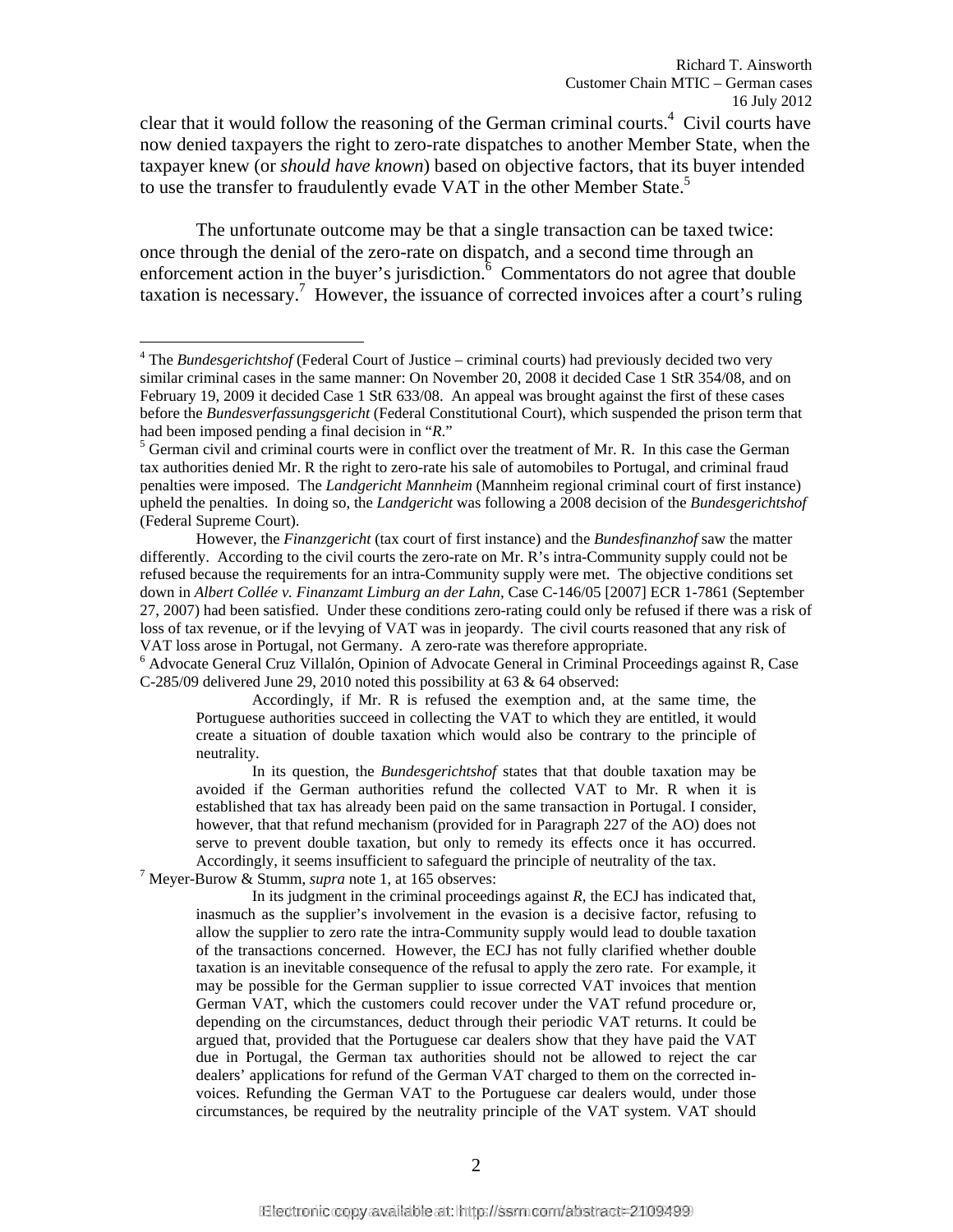could easily be time-barred. In addition, an input tax deduction could be prohibited if the taxpayer's conduct has been shown to be in "bad faith," or if there is a high "risk of revenue loss."<sup>8</sup>

This is an aggressive approach to combating missing trader fraud. There do not appear to be comparable efforts in other Member States.

 Two elements of the German cases considered here are noteworthy. First, these are cases that involve fraud in the *customer* chain rather than the more typical fraud in the *supply* chain – in other words these cases look forward to fraud in future transactions, rather than backwards at fraud in historical transactions. Secondly, the questions in these six cases involve the denial of a zero rate on an intra-community supply rather than the more common denial of a deduction on a domestic purchase.

### AN ALTERNATE ANALYSIS

Instead of just considering the interplay of German criminal and civil law in these cases it is possible to see them as part of a constellation of court decisions orbiting the CJEU's reasoning in two sets of joined cases: *Alex Kittel v. Belgium* and *Belgium v. Recolta Recycling SPRL* (*Kittel/Recolta*),9 and *Mahagében kft v. Nemzeti Adó-és Vámhivatal Dél-dunántúli Regionális Adó Fölgazgatósága* and *Péter Dávid v. Nemzeti Adó-és Vámhivatal Dél-dunántúli Regionális Adó Fölgazgatósága* (*Mahagében/Dávid*).<sup>10</sup> These are supply-side (input deduction denial), not customer-side (zero-rate denial) cases, but they have been instrumental in developing the law around missing trader fraud.

*Kittel/Recolta* denies domestic input deductions when a missing trader is the taxpayer's supplier; *Mahagében/Dávid* expressly extends this analysis throughout the purchase chain. The six German cases following "*R*" are similar. They deny zero-rating when the missing trader is a customer, but the case law does not (yet) extend throughout the customer chain.<sup>11</sup> The linchpin binding all of these cases together is the question about the degree of knowledge – do we need *actual knowledge* of fraud or can the knowledge element be reduced to something the taxpayer *should have known,* or *ought to have known* before a tax advantage can be denied?<sup>12</sup>

<sup>10</sup> Joined cases C-80/11 and C-142/11.

not be used as an instrument to penalize offences by unnecessarily assessing VAT twice on the same transactions. 8

<sup>&</sup>lt;sup>8</sup> Judgment of CJEU of May 8, 2008 in the joined Cases C-95/07 and C-96/07, *Esctrade SpA v. Agenzia delle Entrate – Ufficio de Genova 3* (indicating that the right to deduct is not time-barred when a tax authority assesses a taxpayer for inadvertently failing to perform a reverse charge at a time when the fouryear period for assessments was open even though the two-year period for deduction had closed, provided the error was not the result of bad faith or evasion and there was no risk of tax loss).

CJEU judgment of 6 July 2006, Joined Cases C-439/04 and C-440/04 [2006] ECR 1-6161.

<sup>&</sup>lt;sup>11</sup> However, an express extension of this effort into the full customer chain is only a matter of time. Consider the four permutations of this fraud in the used car sector outlined by the Portuguese tax auditor Sandra Luzia Assunçã Rocha. It would be a simple matter of inserting a "buffer" between then importer and the missing trader, if the rule was otherwise. See infra notes 19, 20, 21, and 22.

<sup>&</sup>lt;sup>12</sup> Should have known is the expression used in Kittel/Recolta whereas ought to have known is the expression in *Mahagében/Dávid*. They are linguistic synonyms. Substituting one expression for the other would not be a significant matter, if a dispute had not developed over the meaning of *should have known* in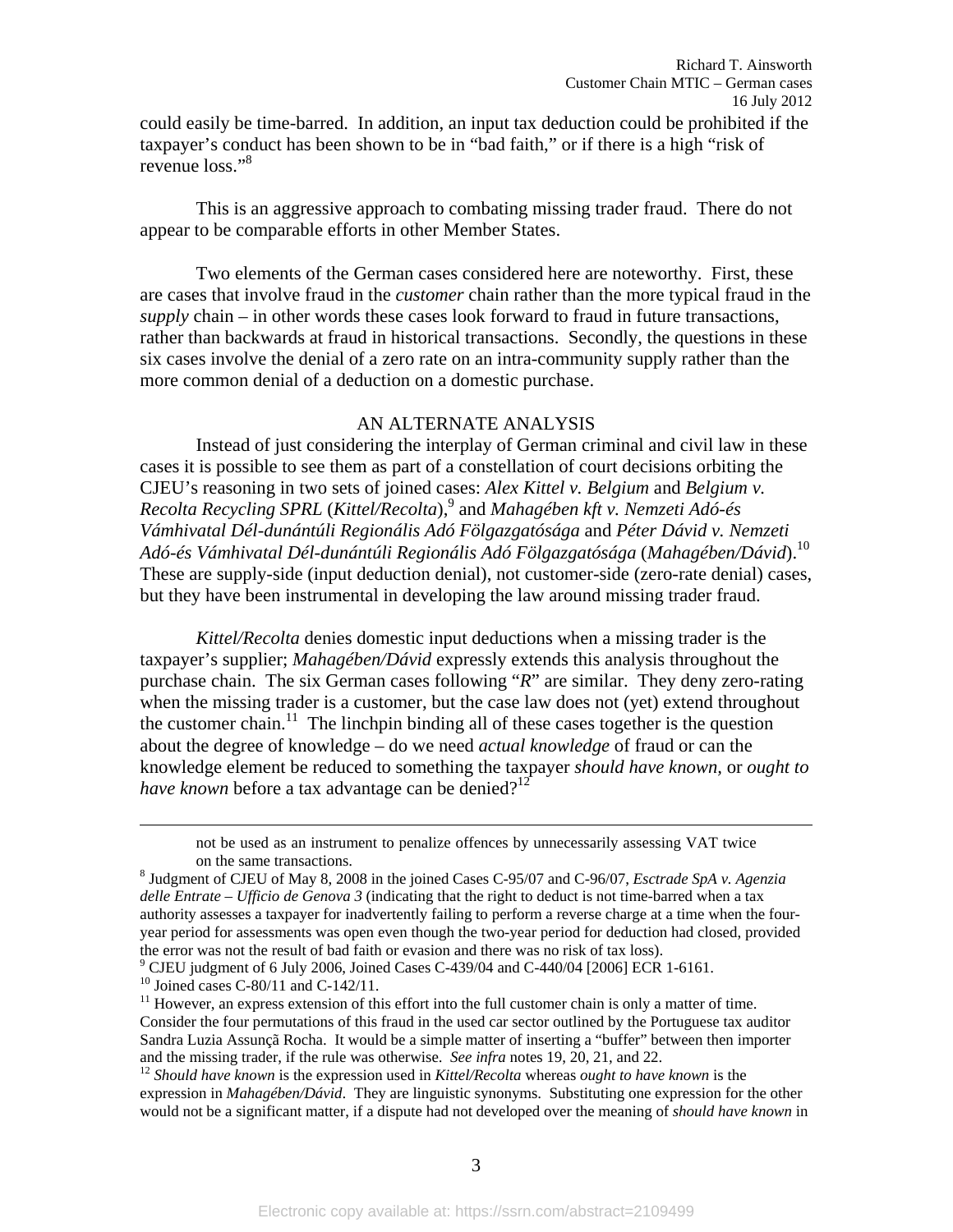From a tax policy perspective *Kittel/Recolta, Mahagében/Dávid,* "*R,*" and the six German cases present three basic questions: (1) does it matter *when* the fraud occurs (earlier, on the *purchase-side* of the taxpayer's supply chain, or later, on the *sale-side* of the taxpayer's customer chain<sup>13</sup>); (2) does it matter *where* the fraud arises (domestically or in another Member State<sup>14</sup>); and (3) does it matter *which* VAT benefit is denied to the fraudster as a remedy (the right of deducting input VAT, or the right to zero-rate an intracommunity supply<sup>15</sup>)?

The answer in each instance appears to be: "No." It does not matter *when*, or *where* the fraud occurs, or *which* benefit [deduction or zero-rating] is denied the taxpayer. The evaluative standard is the same: did the taxpayer know or should he have known, based on objective factors, that his transaction was connected with fraudulent evasion of VAT? If so, benefits may be curtailed.

 Stated in terms of the *Perfect Storm*, this analysis of the six German cases is considered in the section entitled *Kittel Stage 3: The Search for Assets.16*

### *Criminal Proceedings against R,* Case C-285/09

The facts in "*R*" are not unusual. The EU has a considerable problem with VAT fraud in the second-hand car market. Sandra Luzia Assunçã Rocha, $1^{\dagger}$  a tax auditor with the Portuguese Directorate-General for Taxation recently sketched the details of four of the most common methods employed by fraudsters in the used car sector: $^{18}$  (a) the chain fraud model,<sup>19</sup> (b) traditional fake triangular operations model,<sup>20</sup> (c) the use of multiple

 $\overline{a}$ 

"*R*" involve cross-border trades, but the *Kittel/Recolta* fraud arises domestically, whereas the fraud in "*R*" occurs in the other Member State.

<sup>15</sup> *Kittel/Recolta* and *Mahagében/Dávid* are concerned with the denial of the right of deduction. "R" is concerned with denial of a zero-rate.

<sup>16</sup> Richard T. Ainsworth, *A Perfect Storm in the EU VAT: Kittel, R, and MARC, 66 TAX NOTES INT'L. 849,* 861-2 (May 28, 2012).

 $17$  For the past seven years Ms. Assunçã Rocha has been a member of a specialized team of auditors investigating second-hard car fraud. In an effort to convey the scope of this fraud the figures for one recent case are reproduced. It involved 2,729,465€ in car sales that were effectively sold tax-free. The cars came from five Member States, and passed through a Portuguese "buffer company" before being sold on to Spanish traders and final consumers as well as Danish traders. The audit period spanned three months from August 2, 2010 through November 8, 2010.

18 Sandra Luzia Assunçã Rocha, *VAT Fraud in the Car Sector*, 28 TAX TRIBUNE 59-62 (2011).

<sup>19</sup> The *chain fraud model* involves two Member States. Invoices are sent to a buffer enterprise (missing trader) that engages in a margin sale to a third enterprise (to whom the cars are drop-shipped) and who then sells on to a final consumer in the same Member State. 20 The *fake triangular operation model* involves three Member States. Under this scheme the buffer is

placed in the third Member State, and the cars are shipped to a trader in another Member State who

*Kittel*/*Recolta.* An effort was made (most notably in UK litigation) to significantly restrict this term so that it narrowly meant *could not have helped but to have known*. These arguments are based in how to translate the French expression *aurait dû savoir* used in the official "language of the case." For an extended discussion of the interrelationship of *Kittel/Recolta* and *Mahagében/Dávid* see Richard T. Ainsworth, *Mahagében kft & Péter Dávid: Re-directing the EU VAT's Perfect Storm,* XX TAX NOTES INT'L XX (JULY  $X$ , 2012)<br><sup>13</sup> Kittel/Recolta and Mahagében/Dávid are purchase-side cases. "R" is a sales-side case.<br><sup>14</sup> Mahagében/Dávid is a purely domestic case with the fraud arising domestically. Both Kittel/Recolta and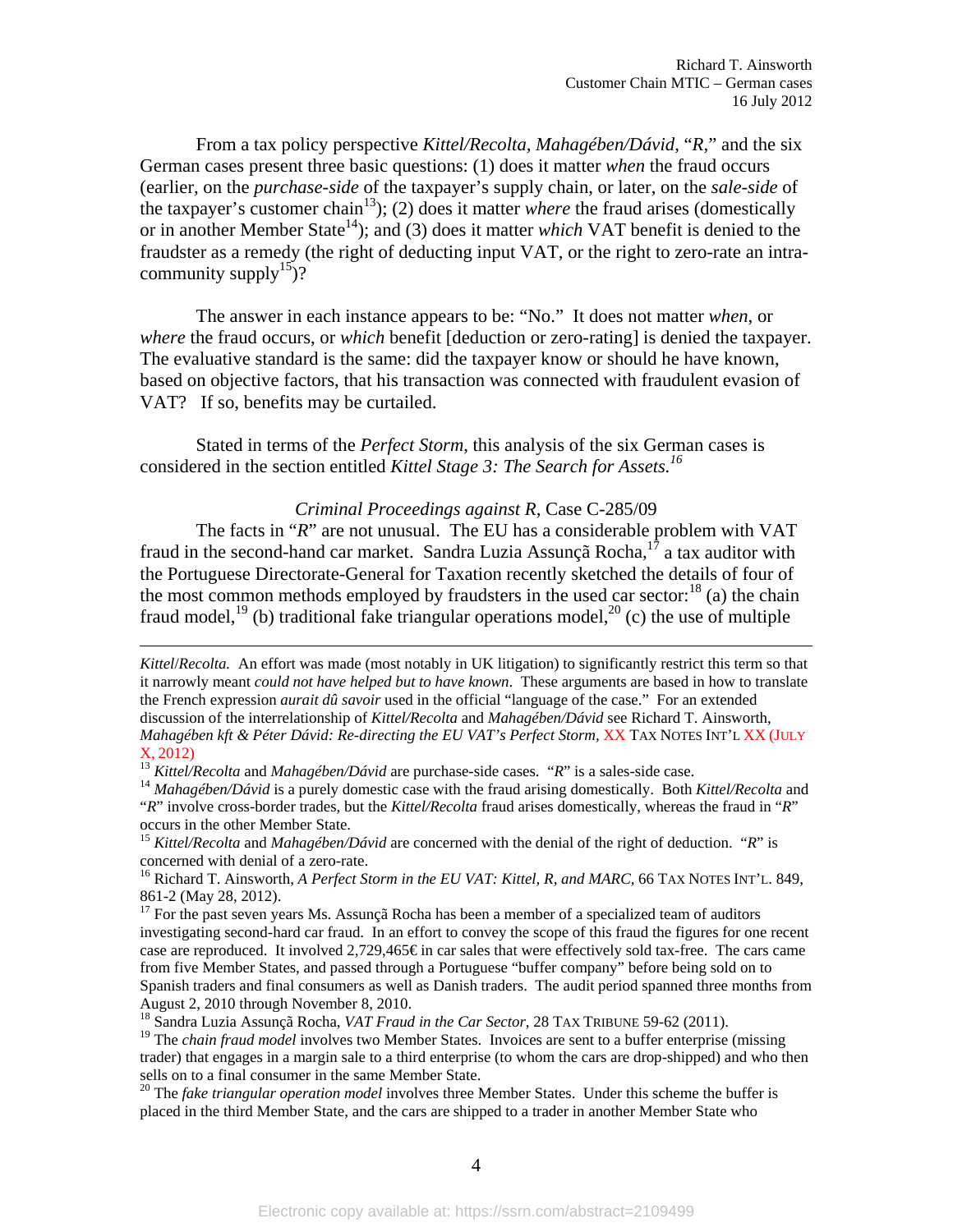buffer companies in multiple Member States, $^{21}$  and (d) the use of fake purchase invoices.<sup>22</sup> The facts in "R" indicate that a combination of the methods mention at (a) and (d) were used by Mr. R.

*Facts*. Mr. R, a Portuguese national, managed a German company trading in luxury cars. More than 500 vehicles were sold each year. Most of the buyers were automobile distributors in Portugal.

In 2002 Mr. R began manipulating records to conceal the true identity of his purchasers. This deception enabled his buyers to evade audit detection. For German purposes Mr. R declared that his sales were exempt intra-Community supplies. Mr. R recorded these supplies as VAT-free transactions on annual VAT returns. To support the German return Mr. R prepared false invoices. These invoices were drafted in the name of real businesses, with correct addresses and VAT ID numbers, but the businesses were not the true purchasers. Frequently these businesses did not know that their identities had been stolen. False shipping documents were also prepared indicating that shipments were made to the false buyers.

For Portuguese purposes a different set of invoices were prepared. This time the sales were represented as used car sales, taxable under the margin scheme. The false paperwork made it appear that these transactions were already taxed in Germany. If a final consumer was known before delivery, Mr. R produced:

- Vehicle registration documents in the name and address of the final consumer indicating that this was a sale of a used vehicle, and
- A (false) notation was inscribed on the invoice: "taxation of profit margin pursuant to ¶25a of the UStG."

*Criminal courts*. After audit the German tax authorities denied Mr. R the right to zero-rate his sales. Criminal fraud penalties were imposed, and the *Landgericht Mannheim* (Mannheim regional criminal court of first instance) upheld the tax administration's determination. Mr. R was sentenced to a three-year prison term for tax fraud.23 The *Landgericht Mannheim* determined that the falsified sales to Portugal were not intra-Community supplies within the meaning of the Sixth Directive. In reaching its decision the *Landgericht* followed a 2008 case of the *Bundesgerichtshof* (Federal Supreme Court). $^{24}$ 

effectuates a sale to the final consumer. The sale between the buffer and the trader is a margin sale. The buffer can become a missing trader.

<sup>21</sup> The *multiple buffer companies in multiple Member States* method uses a number of margin scheme sales between buffers, while the cars are transported directly to the end trader who then makes the final sale to a domestic consumer.

<sup>&</sup>lt;sup>22</sup> The *fake purchase invoice* method has the car invoiced to a trader in a third Member State. The car however is actually shipped to a different trader in another Member States, and arrives with a registration certificate of a specific individual (purportedly the former owner). This individual is named as the seller on a fake invoice that is held on file by the trader receiving the cars. With this documentation the trader then

<sup>&</sup>lt;sup>23</sup> "R,"at ¶22. <sup>23</sup> Judgment of the First Criminal Chamber of the *Bundesgerichtshof* of 20 November 2008, No. BGH 1 StR 354/08 (in German, translation on file with author).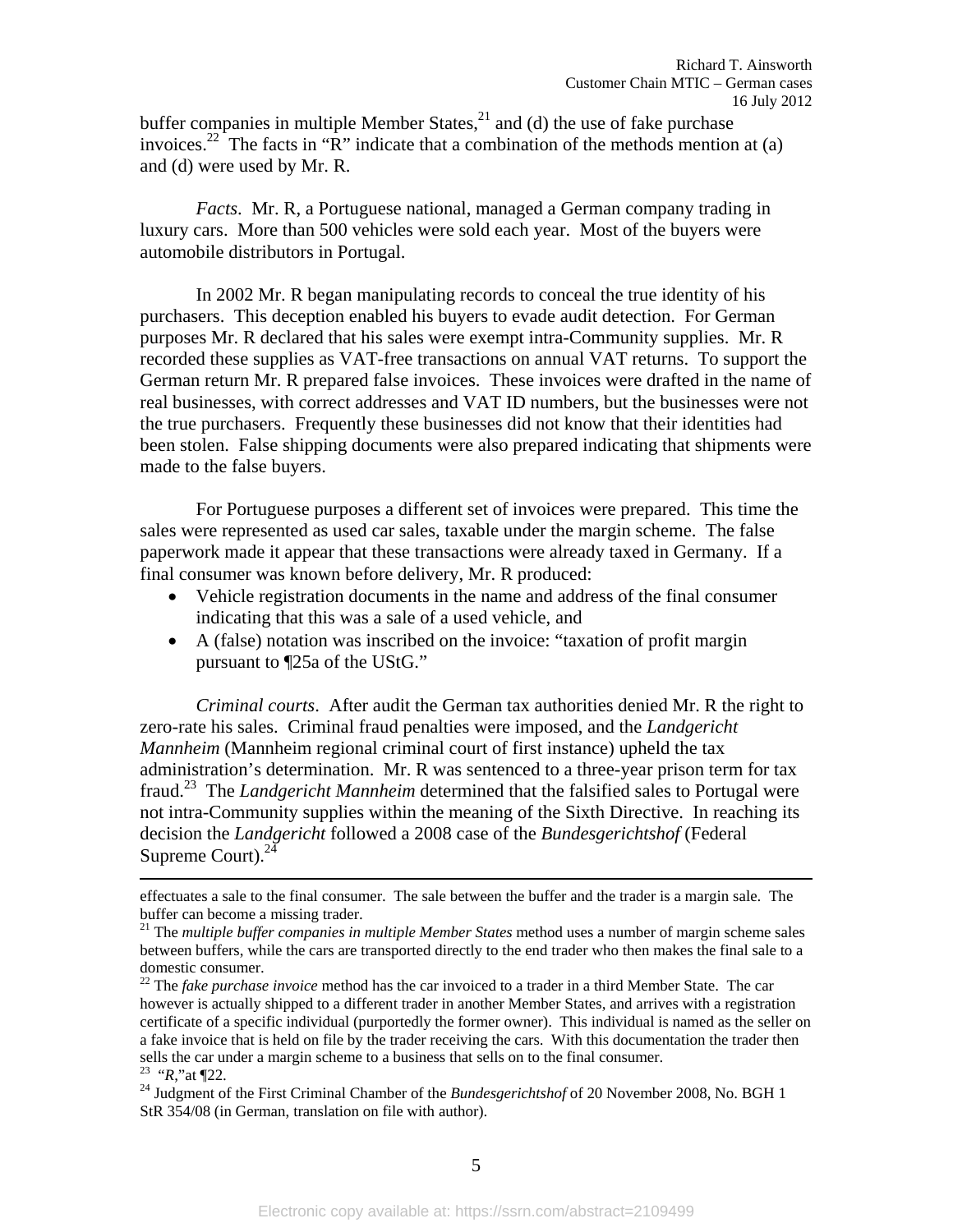*Civil courts*. This was not the way that the *Finanzgericht* (tax court of first instance) and the *Bundesfinanzhof* (Federal Supreme Court for Tax Matters) saw the matter.<sup>25</sup> According to the civil courts the zero-rate on Mr. R's intra-Community supply could not be refused. The cars were sold and actually dispatched to Portugal. As a result the requirements for an intra-Community supply were met.

The civil courts reasoned that the objective conditions set down in *Albert Collée v. Finanzamt Limburg an der Lahn*,<sup>26</sup> had been met. Under these conditions, a zero-rate can only be refused if there is a risk of loss of tax revenue, or if the levying of VAT is in jeopardy. Any risk of loss arises in Portugal, not Germany, thus it is Portugal's obligation (not Germany's) to enforce the rules.

In light of the *Bundesfinanzhof's* opinion, the *Bundesgerichtshof* asked the CJEU if a taxpayer should be denied use of a zero rate, if on the basis of objective evidence it is established that the taxpayer knew that, by his supply, he was participating in a transaction aimed at evading VAT, or if he took actions aimed at concealing the true identity of the person to whom the goods were supplied in order to enable the latter person or a third person to evade VAT?

*ECJ decision*. The ECJ determined that when a taxpayer prepares deliberately fraudulent invoices, declarations, and engages in substantial manipulation of evidence in support of an intra-Community supply, a Member State is *required* to refuse the zerorate.

In other words, the ECJ agrees with the German criminal courts. The proper way to look at this case is not German-centric (how should the German tax authority respond to Mr. R's fraud in their duty to protect the German fisc). The correct perspective is Euro-centric (how should any Member State respond to Mr. R's fraud to protect the "proper functioning of the [Community's] common system of  $VAT.^{27}$ ]

# *Six German Cases*

This section considers six German civil cases from 2011 that involved the question of denying a zero-rate for an intra-community supply. The cases are organized by trial date at the *Bundesfinanzhof* (Federal Supreme Court for Tax Matters): two cases were heard on February 17, 2011 (V R 28/10 and V R 30/10),<sup>28</sup> one on May 12, 2011 (V

<sup>25</sup> Judgment of the *Bundesgerichtshof* of 29 July 2009, No. BFH, XI B 24/09 (in German, translation on file with author); "*R*," at ¶23.<br><sup>26</sup> *Albert Collée as full legal successor to Collée KG v. Finanzamt Limburg an der Lahn, Case C-146/05* 

<sup>[2007]</sup> ECR 1-7861 (27 September 2007).

<sup>27 &</sup>quot;*R*,"at ¶48. Emblematic of this shift in focus is apparent in the citations. Where the *Bundesgerichtshof* specifically asks about Art.  $28c(A)(a)$  [VAT Directive 138(1)] the ECJ directs most of its attention to the heading, Art.28c(A) [VAT Directive 131].<br><sup>28</sup> The *Bundesfinanzhof* published these judgments simultaneously (February 17, 2011) in an effort to "...

clarify … a number of controversial issues regarding so-called intra-Community supplies to businesses in other member States, in particular issues of fraudulent use of sales tax exemption for delivery transactions within the European Union." Press Release of the *Bundesfinanzhof*, No. 51 of 13 July 201, VAT on intra-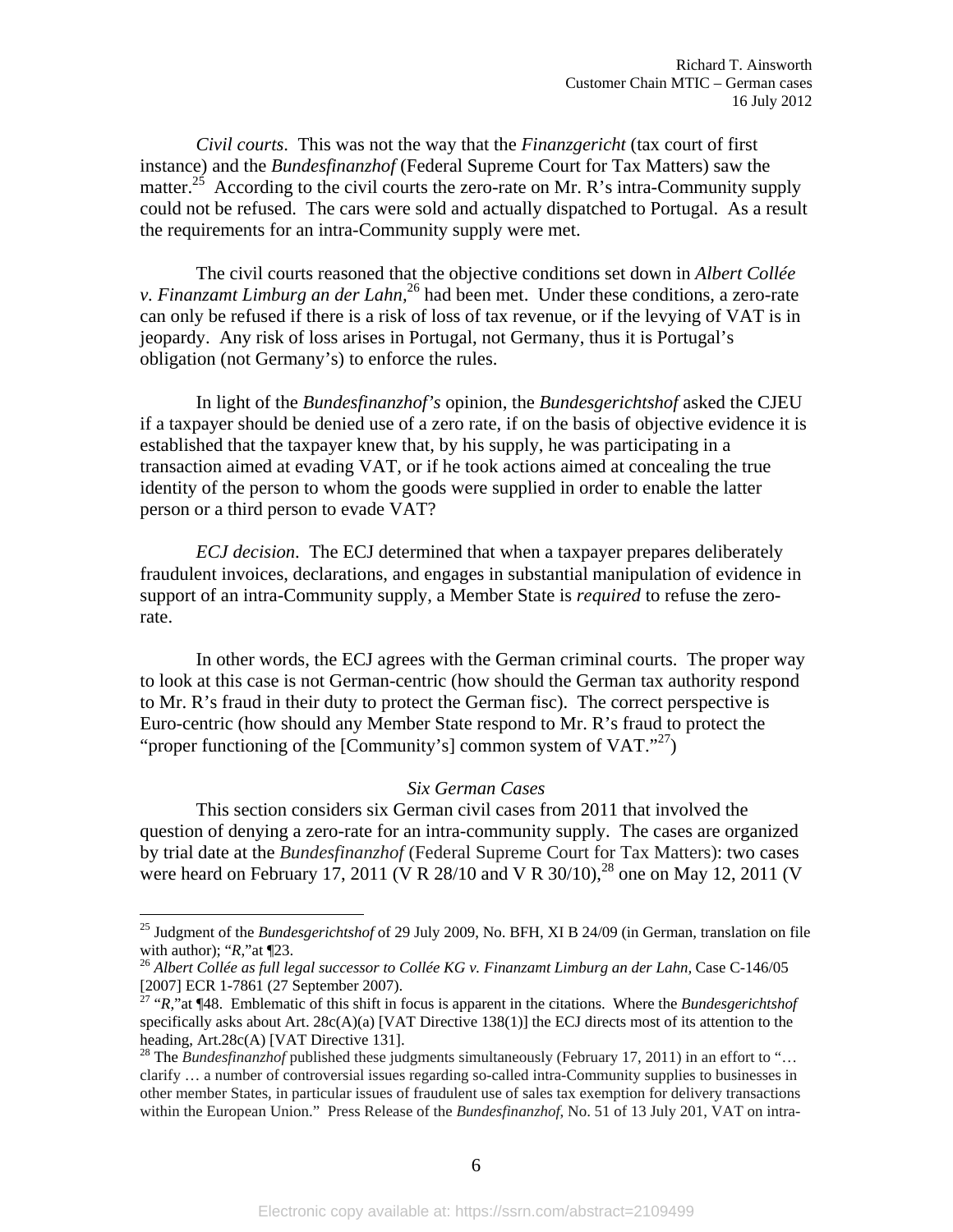R 46/10), and three on August 11, 2011 (V R 50/09, V R 3/10 and V R 19/10). Heach case was on appeal from a tax court of first instance, *Finanzgericht.* Facts of the separate cases will be considered first, aggregate analysis will follow.

(1) *V R 28/10*<sup>29</sup> This case was heard by the *Bundesfinanzhof* (Federal Supreme Court for Tax Matters) on appeal from the Tax Court (*Finanzgericht*) of Baden Württemberg. It is one of the two related cases heard on February 17, 2011.

V R 28/10 concerns the delivery of luxury cars (Mercedes A 170) in a purported triangular transaction.<sup>30</sup> The cars are sold to three traders in Italy, and then re-sold to Italian consumers. Each trader authorized the same German resident to act as its representative for securing cars.<sup>31</sup> The reality of the relationship was reversed. It was the "agent" who in fact controlled (and created) the traders.<sup>32</sup> German auto suppliers were asked to sell cars to the traders, but deliver them directly to final consumers.<sup>33</sup> The traders did not file Italian VAT returns.34

The German tax authority denied the supplier's zero-rate. The *Finanzgericht* agreed and decided against the supplier based on a failure to comply with formal documentation requirements.35 The *Bundesfinanzhof* however, rejected this formalistic approach. It indicated that the case should instead turn on the supplier's knowledge. $36$ 

The *Bundesfinanzhof* remanded the case to the *Finanzgericht* with the instruction that the decision needed to conform to the CJEU's decision in "*R*," C-285/09.37 The *Finanzgericht* was told to determine if the German supplier had determined the true buyer's identity (the final consumers).  $38$ 

Community Supplies in the Internal Market, *available at*: http://juris.bundesfinanzhof.de/cgi-

bin/rechtsprechung/document.py?Gericht=bfh&Art=pm&Datum=2011&nr=24053&linked=pm<br><sup>29</sup> BFH, judgment of February 17, 2011 – V R 28/10 (FG Baden Württemberg May 20, 2010 12 K247/06).<br><sup>30</sup> *Id.*, ¶28.<br><sup>31</sup> *Id.*, ¶11.<br><sup>32</sup> *I* 

customers).

 $35$  *Id.*,  $\P$ [5, 7 & 9 Indicating that there were problems with the CRM bills being adequate evidence of dispatch if not properly filled out, a signature, vehicle identification numbers and a confirmation receipt in addition to the fact that delivery was made to the final consumers without good evidence of the person to whom they were delivered. However, this data is not required. *Id.*, ¶¶23, 24, 25 & 29.<br><sup>36</sup> The decision does not have a clear discussion of a "*should have known*" standard. Even though mention

is made of a "diligence of the prudent businessman" standard, the case seems binary – either there is knowledge or there is none.<br> $^{37}$  *Id.*, ¶38.

 $38$  *Id.*, ¶16 (referencing the personal identity requirements of §6a Abs. 1 Satz 1 Nr. 2 Buchst. a & b, Nr. 3 UStG. These requirements mandate that the supplier know to whom he is making his delivery, because it is this person who will assume the responsibility for the VAT in the destination state – Italy. These are requirements that the *Bundesfinanzhof* specifically associates with the CJEU decision in "*R*" at ¶15 & headnote in that decision and ¶38 herein).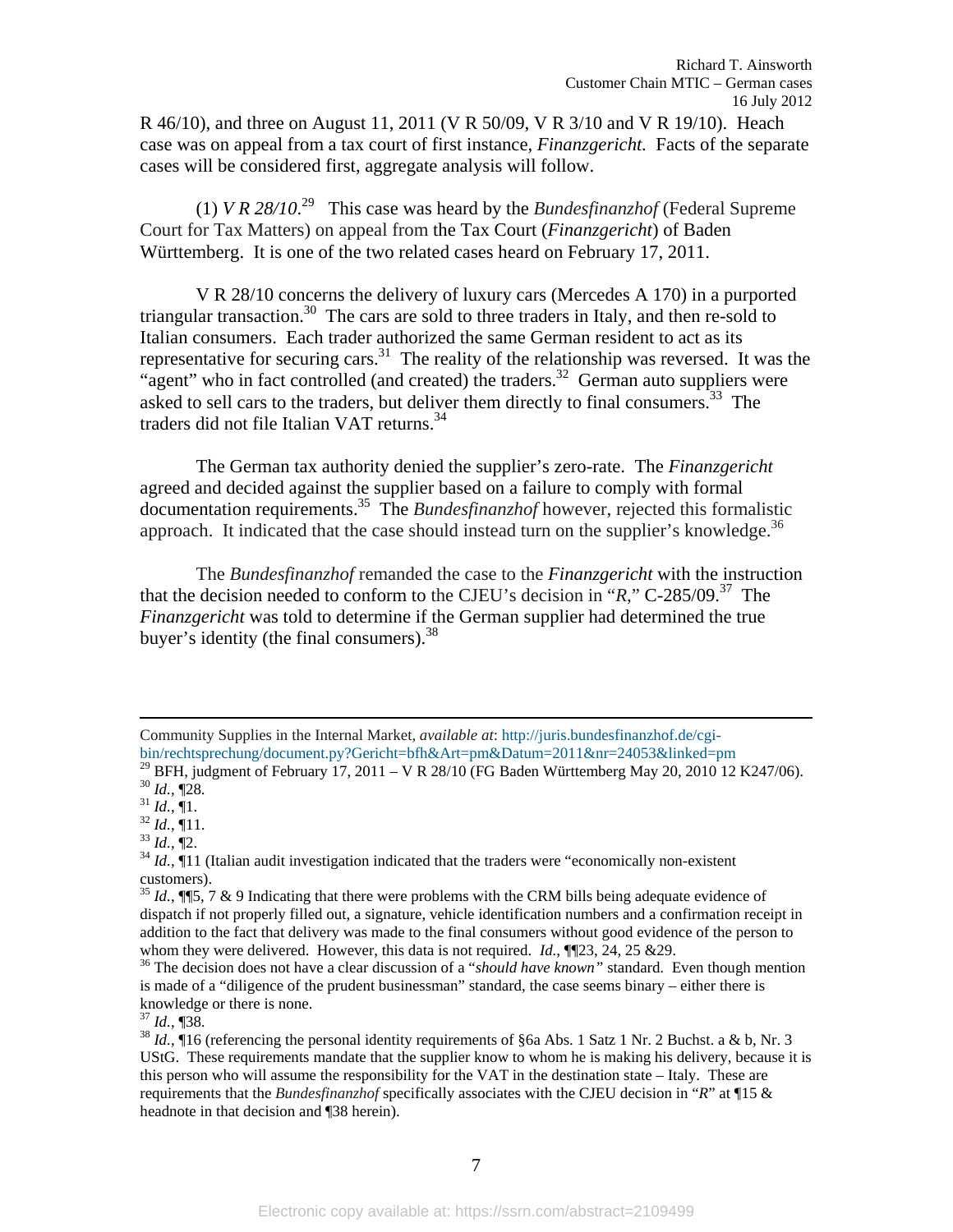The result of the remand is a foregone conclusion. The purpose of the arrangement was for the "agent" to establish Italian (missing) traders to disguise the identity of the true buyers. $^{39}$  Did the suppliers know?

The *Bundesfinanzhof* indicated that if (after exercising the diligence of a prudent businessman) the supplier had a genuine belief in the validity of the three-way transaction, and if the supplier had taken all reasonable precautions to ascertain his customer's identities, then an intra-Community supply was appropriate and the supplier could not be held liable for the fraud.<sup>40</sup>

If however, the supplier was aware of the fraud then "*R*" indicates that the real buyers were the Italian consumers.<sup>41</sup> The fictitious sales to the traders should be ignored. The transactions would be taxable in Germany (and the zero-rate would ne denied).

(2) *V R 30/10*. 42 This case was heard by the *Bundesfinanzhof* on appeal from the *Finanzgericht* of Saarlandes. This is the companion case heard together with V R 28/10 on February 17, 2011.

 V R 30/10 involves a traditional carousel fraud in cell phones. The German supplier sold phones to Austrian customers who re-sold them to other Austrian taxpayers. The phones were eventually re-exported to Germany, and ultimately back to the original supplier who once again sold then onward to the Austrian buyer. Italian entities were also involved, and a single managing director of controlled each of the entities in the carousel.43

As with V R 28/10 the immediate VAT loss was *not* in Germany - Austrian VAT was lost in this case. Nevertheless, German tax authorities denied the German supplier's zero-rate. The *Finanzgericht* agreed, and based its decision on the "… known involvement of a board member of the companies in a 'VAT carousel.'"<sup>44</sup>

The *Bundesfinanzhof* disagreed. It set aside the judgment and remanded the case to the *Finanzgericht* with instructions that "mere involvement in a VAT carousel" was not sufficient to deny the zero-rate on an intra-community supply.45

<sup>39</sup> *Id.*, ¶8 (this is the point where the inadequacy of the CRM notes crosses the analysis of the *Bundesfinanzhof.* The CRMs did not indicate a specific delivery location, just a city (the billing address was the address of the traders, but the cars were not delivered there). The name and address of the final customers were not preserved, nor were the vehicle identification numbers available. The shipping

<sup>&</sup>lt;sup>40</sup> The *Bundesfinanzhof* is clear at ¶37 that if the supplier is deceived by "… incorrect information provided by the purchaser and the contractor cannot recognize the falsity of that information … then the exemption may legitimately be granted."<br> $^{41}$  *Id.*, ¶18.

 $42$  BFH, judgment of February 17, 2011 – V R 30/10 (FG des Saarlandes, June 30, 2010 1 K 1319/07) EFG 2010, 1740.<br> $^{43}$  *Id.*, ¶1.

 $\frac{44}{4}$  *Id.*, **[3.**<br>  $\frac{45}{45}$  *Id.*, **[10.**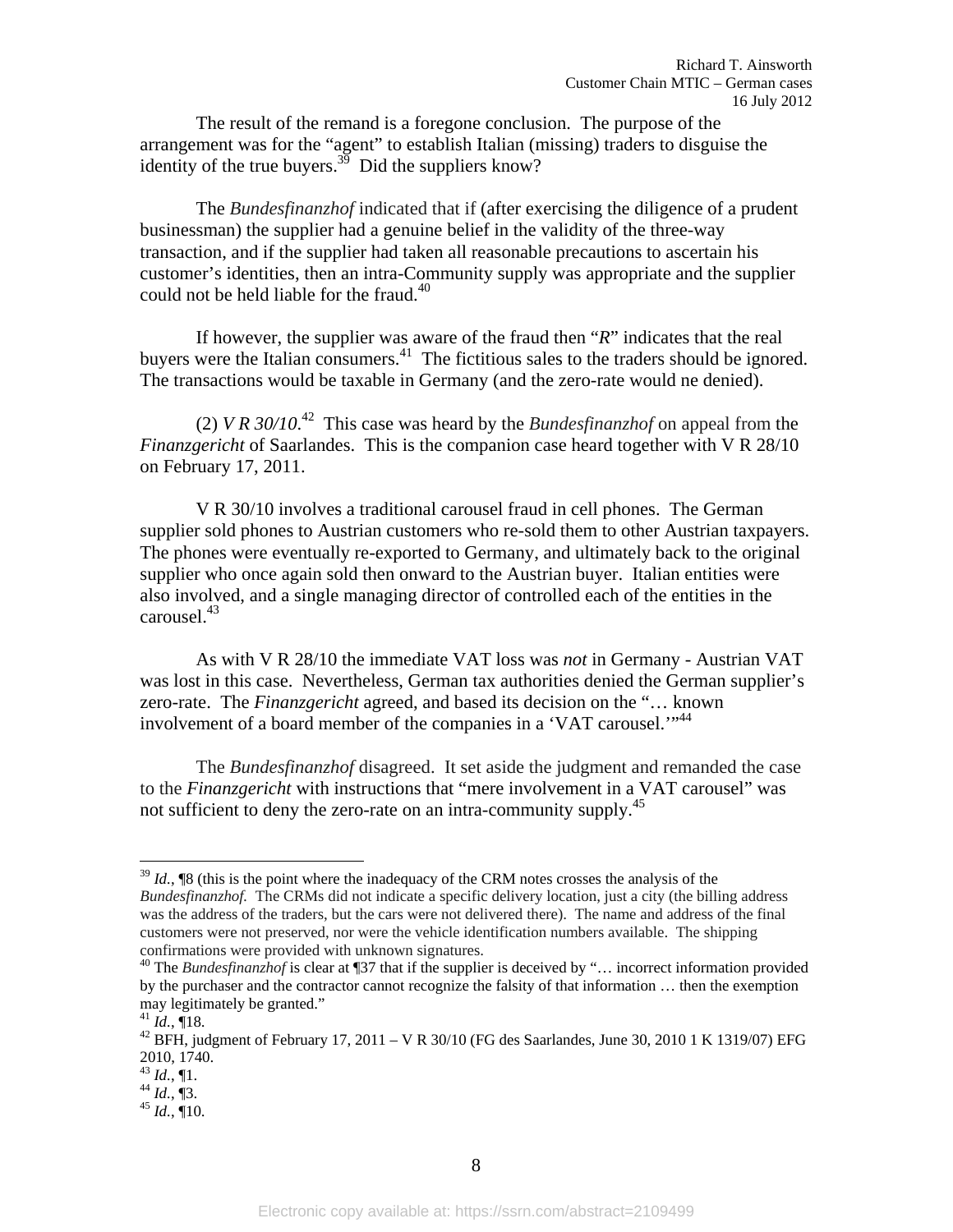As in V R 28/10 the *Bundesfinanzhof* once again emphasized that under §6a Abs. 1 Satz 1 Nr. 2 Buchst. a & b, Nr. 3 UStG the supplier must know to whom he is making his delivery.<sup>46</sup> In this case the *Bundesfinanzhof* is even clearer about why this is important, and why it places considerable reliance on the CJEU's "*R*" decision. The *Bundesfinanzhof* notes that in "*R*" it had,

… requested a preliminary decision [from the CJEU] on whether a tax exemption [can be] denied on an actual Community supply, if it is ascertained, that the taxable seller either "knew that with the delivery of goods he was involved in a transaction which is created to evade tax "or" *did acts that were aimed to conceal the true identity of the purchaser to allow this or any third party to evade tax*.

The ECJ ruled that intra-Community supplies are taxable if the conditions of an intra-Community supply, although objectively accurate, are "deliberately factually incorrect" [such as where] bills are issued that "disguise the identity of the real purchaser" [ECJ judgment R at ¶47, 49 and holding  $1^{47}$ 

 The *Bundesfinanzhof* places considerable emphasis on the second part of the question it posed to the CJEU. It is very concerned with "*acts that were aimed to conceal the true identity of the purchaser to allow this or any third party to evade tax.*" German law makes the same point. §6a Abs. 1 Satz 1 Nr. 2 Buchst. a & b, Nr. 3 UStG requires the supplier to know his buyer. This is a standard that is somewhat lesser than *actual knowledge* – the criterion on the first part of the disjunctive ("or") question posed to the CJEU.

*Acts aimed to conceal* are clearly apparent in V R 30/10 (the carousel in cell phones is clearly set out), and they are also part of the case in V R 28/10 (false invoices sent to "paper" traders set up by the supposed German "agent" of these traders). Finding these acts of this nature is akin to *turning a blind eye* to the fraud. This is not proof of the taxpayer's *actual knowledge*, but it is proof of knowledge that the taxpayer *should have*.

(3) *V R 46/10*<sup>48</sup> This case was heard by the *Bundesfinanzhof* on appeal from the *Finanzgericht* of Rheinland-Pfalz on May 12, 2011.

VR 46/10 is largely about "other obligations to prevent evasion" that Member States may impose under the former Article 22(8) of the Sixth Directive [Article 273 of the current VAT Directive].<sup>49</sup> V R 30/10 and V R 28/10 were primarily concerned with

<sup>46</sup> *Id.*, ¶15, Indicating that the identity of the purchaser is of crucial importance for the tax exemption for intra-Community supply, since intra-Community supply and intra-Community acquisition are "one and the same economic process." The purpose of an intra-Community transaction is to shift tax revenue to the Member State of final consumption, which is where the goods are delivered: citing: *Teleos and Others v. HMRC*, Case C-409/04 [2007] ECR 1-7797 at ¶¶23f, 36, 37 & 41. *Twoh International v. Staatsscretaris van Financiën*, Case C-184/05 [2007] ECR 1-7897, at ¶22.<br><sup>47</sup> *Id.*, ¶¶22 & 23 (emphasis added).<br><sup>48</sup> BFH, judgment of May 12, 2011 – V R 46/10 (FG Rheinland-Pfalz, October 14, 2010 6 K 1644/08).

<sup>49</sup> Article 273 of the VAT Directive reads: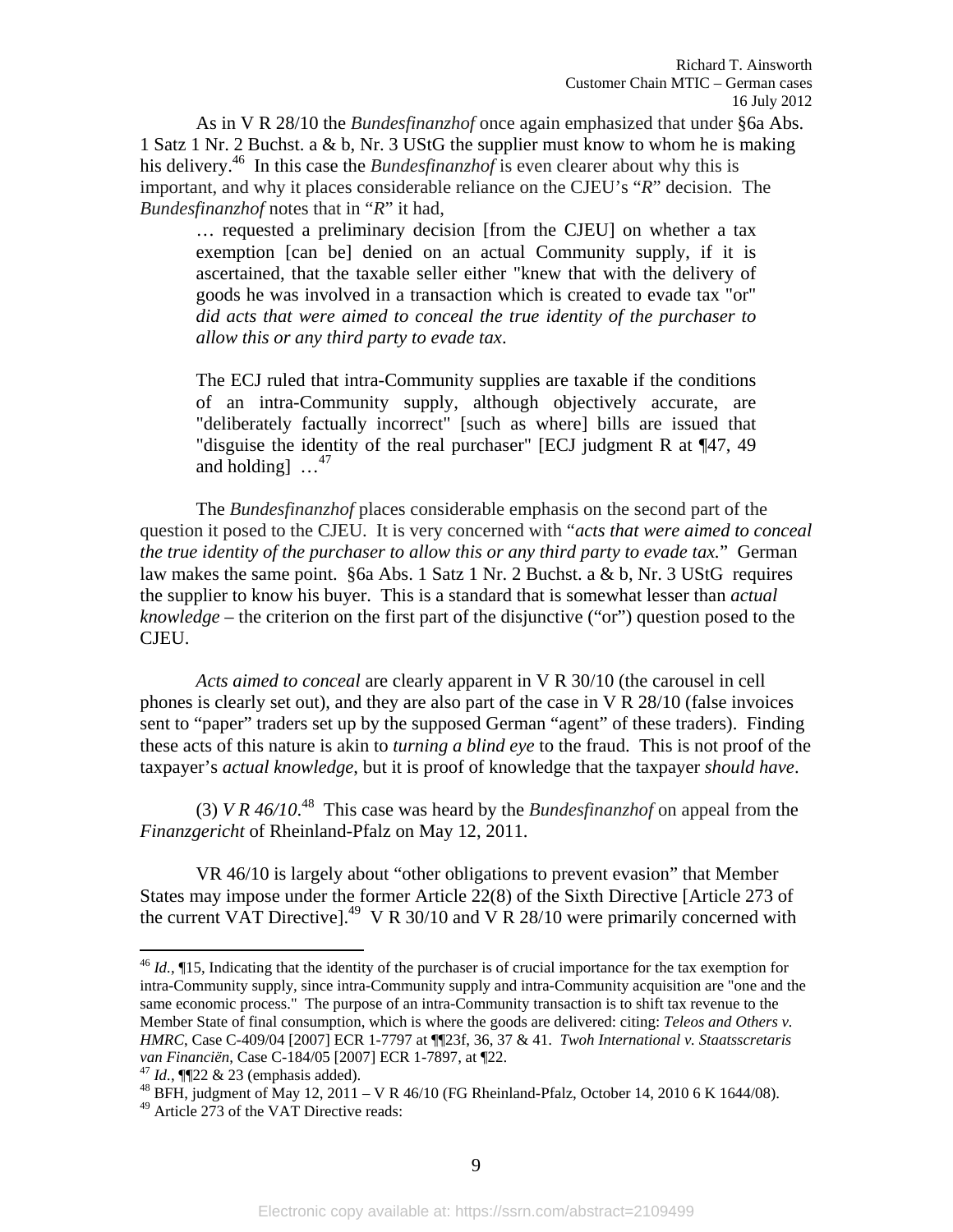§6a Abs. 1 Satz 1 Nr. 2 Buchst. a & b, Nr. 3 UStG, the domestic law requirement that a German supplier know his buyer. V R 46/10 references other requirements:

- In particular, §14(4) UStG which requires that the VAT-free status of an intracommunity supply be indicated on the invoice, and
- The series of rules in §17a ff UStDV (the VAT Implementation Order) that specifies verification duties (frequently called "book evidence" documents) like transportation documents that will show the dispatch of goods.

Generally speaking, at  $\S17a$  [2, No.1 & No. 4 UStDV, Germany requires a very thoroughly preserved audit trail.

In V R 46/10 an Italian buyer agrees to purchase, pick-up and then transport to his location in Italy thirteen high-end used cars from a German supplier. The buyer has authorized his son to complete the transfer. The warrant presented to the supplier is questionable. It is barely legible, and composed in bad German.<sup>50</sup> The son arrives with a car transporter, makes full payment in cash, and provides a receipt made out on the letterhead of a different business.<sup>51</sup> The receipt indicates that Italy is the destination of the vehicles, but it omits any mention of the specific place of destination, and the identity of the consignee. $52$ 

Nevertheless, the German supplier issues an invoice (made out to the presumed Italian purchaser).<sup>53</sup> The invoice does not show VAT, but gives no indication why the sale should be exempt.<sup>54</sup> Efforts were allegedly made by the supplier to determine the identity of the Italian business. What he should have found should have raised additional concerns. The Italian purchaser had never dealt in automobiles before and had no facilities to display them.<sup>55</sup> The question raised by V R  $46/10$  is: Did the supplier meet the "… obligations which [Germany] deems necessary to ensure the correct collection of VAT and to prevent evasion?"

An auditor, like Sandra Luzia Assunçã Rocha, would be suspicious. Are these cars actually being delivered to Italy? Could this be the first stage of a MITC *chain fraud*<sup>56</sup> (where an Italian buyer is simply a buffer re-selling at a low margin)? Or perhaps

Member States may impose other obligations which they deem necessary to ensure the correct collection of VAT and to prevent evasion, subject to the requirement of equal treatment as between domestic transactions and transactions carried out between Member States by taxable persons and provided that such obligations do not, in trade between Member States, give rise to formalities connected with the crossing of frontiers.

The option under the first paragraph may not be relied upon in order to impose additional

- exemption reason; UStG §§ 14 & 14a; UStG §25a; UStDV §17a ¶2).
- <sup>55</sup> *Id.*, ¶1 (confirmed by the Italian tax administration). 56 *Supra* note 19.
- 

invoicing obligations over and above those laid down in Chapter 3.<br><sup>50</sup> *Id.*, ¶3.<br><sup>51</sup> *Id.*, ¶1.<br><sup>52</sup> *Id.*, ¶3 (in at least one instance it was reasonably clear that the automobile was not destined for Italy)<br><sup>53</sup> *Id.*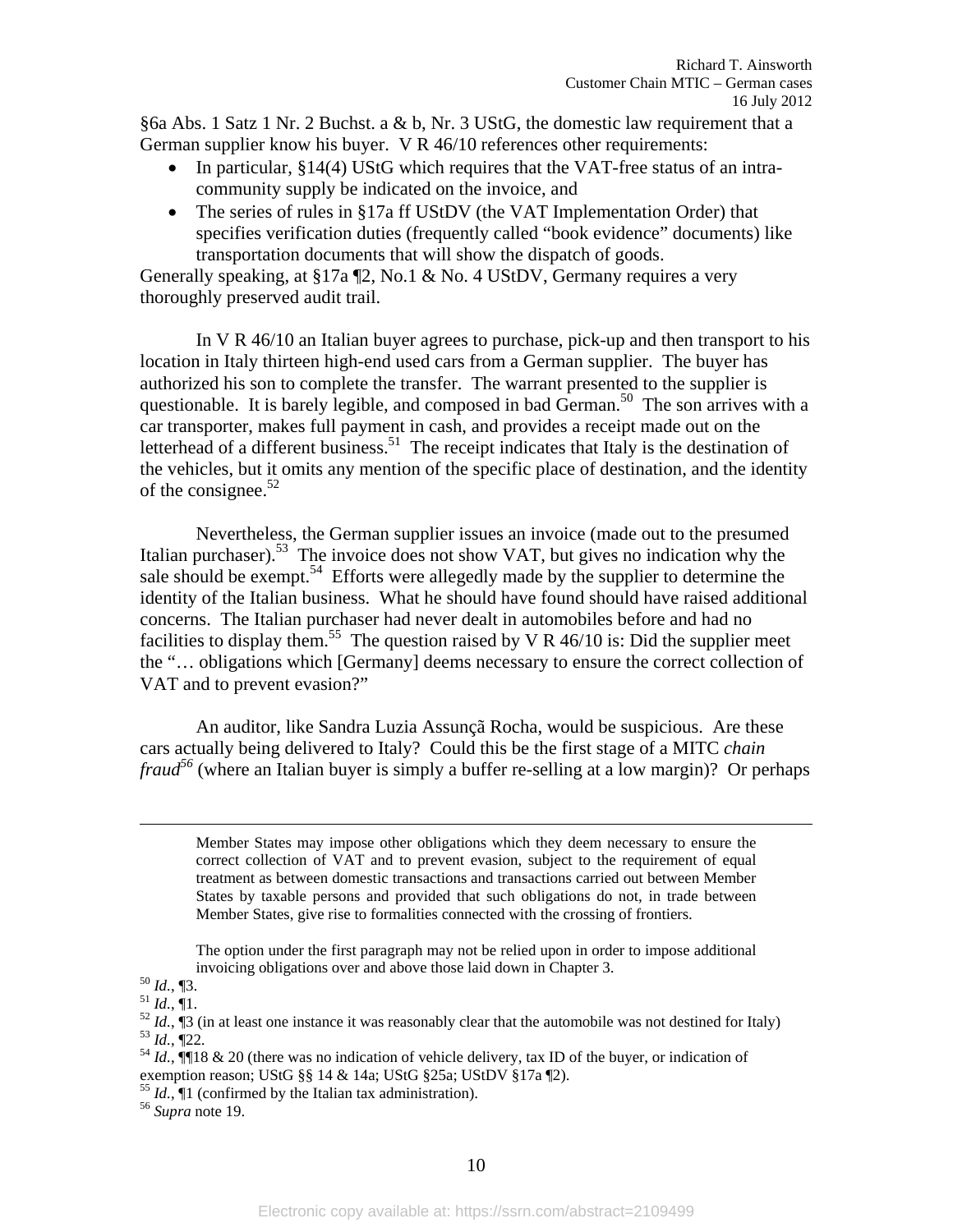this is the first leg of a *fake triangular* MTIC fraud<sup>57</sup> (where an Italian buffer facilitates a margin sale in a third Member State). A *multiple buffer company* MTIC fraud is equally possible,58 as is a fraud using *fake purchase invoices*. 59

Is the German seller justified in assuming that this transaction is exempt?<sup>60</sup> No. The *Bundesfinanzhof* agrees with the *Finanzgericht.* The supplier's zero-rate is not justified. The *Bundesfinanzhof* indicates that the German supplier *should have known* that moving forward with its transaction (given the documentation problems he encountered) would be risky as there is objective evidence that this transaction might be involved in fraud. The *Bundesfinanzhof* states:

The plaintiff therefore has not taken all reasonable measures to prevent an objective involvement in tax evasion, without that a subjective evaluation of compliance is difficult to confirm.<sup>61</sup>

Thus, V R 46/10 is similar to V R 30/10 and V R 28/10. The primary difference is *actual knowledge* of fraud verses *should have known* about potential fraud. A single person controlled (or managed) all the entities in V R 30/10 and V R 28/10. That was not the case in V R 46/10, but the German supplier *should have known* better than to move forward without better evidence.

(4) *V R 50/09*.<sup>62</sup> This case was heard by the *Bundesfinanzhof* on appeal from the *Finanzgericht* of Baden Württemberg. It was one of three heard on August 11, 2011.

 V R 50/09 replicates the decisional history of "*R.*" A German partnership delivered luxury cars to addresses in Italy where the actual recipients were automobile dealers, but the invoices were drafted in the name of Italian import traders as intracommunity supplies. $63$ 

 The traders did not report the intra-community acquisitions, and the partnership destroyed most of its records to prevent audit follow-up.<sup>64</sup> The cover-up was unsuccessful, criminal proceeding were initiated for tax evasion, where a full confession and guilty plea resulted in a two-year suspended sentence.<sup>65</sup> Because the partnership had falsely declared the names of their customers the requirements for an intra-community

<sup>&</sup>lt;sup>57</sup> Supra note 20.

 $\frac{58}{59}$  *Supra* note 21.<br> $\frac{59}{59}$  *Supra* note 22.

<sup>&</sup>lt;sup>60</sup> Supra note 48, at ¶29 (the court suggests that the taxpayer commit to pay the tax at a later time if the evidence upon which he is basing his exemption proves to be erroneous).<br><sup>61</sup> *Id.*, ¶31.

 $^{62}$  BFH, judgment of August 11, 2011 – V R 46/10 (FG Baden Württemberg, November 12, 2009 12 K 273/04 (EFG 2010, 673).<br><sup>63</sup> Id., ¶2.

 $64$  *Id.*,  $\overline{0}6$  (indicating also that the supplier colluded with the Italian buyer to obscure the buyers with fake interim acquisitions, imports and billings as well as conducting most transactions in cash to make them hard to trace).

 $65$  *Id.*,  $\sqrt{3}$  (the court noted that this fraud was "a widespread illegal business practice" in Italy) and  $\sqrt{5}$ (discussing ht full confession and admission of guilt).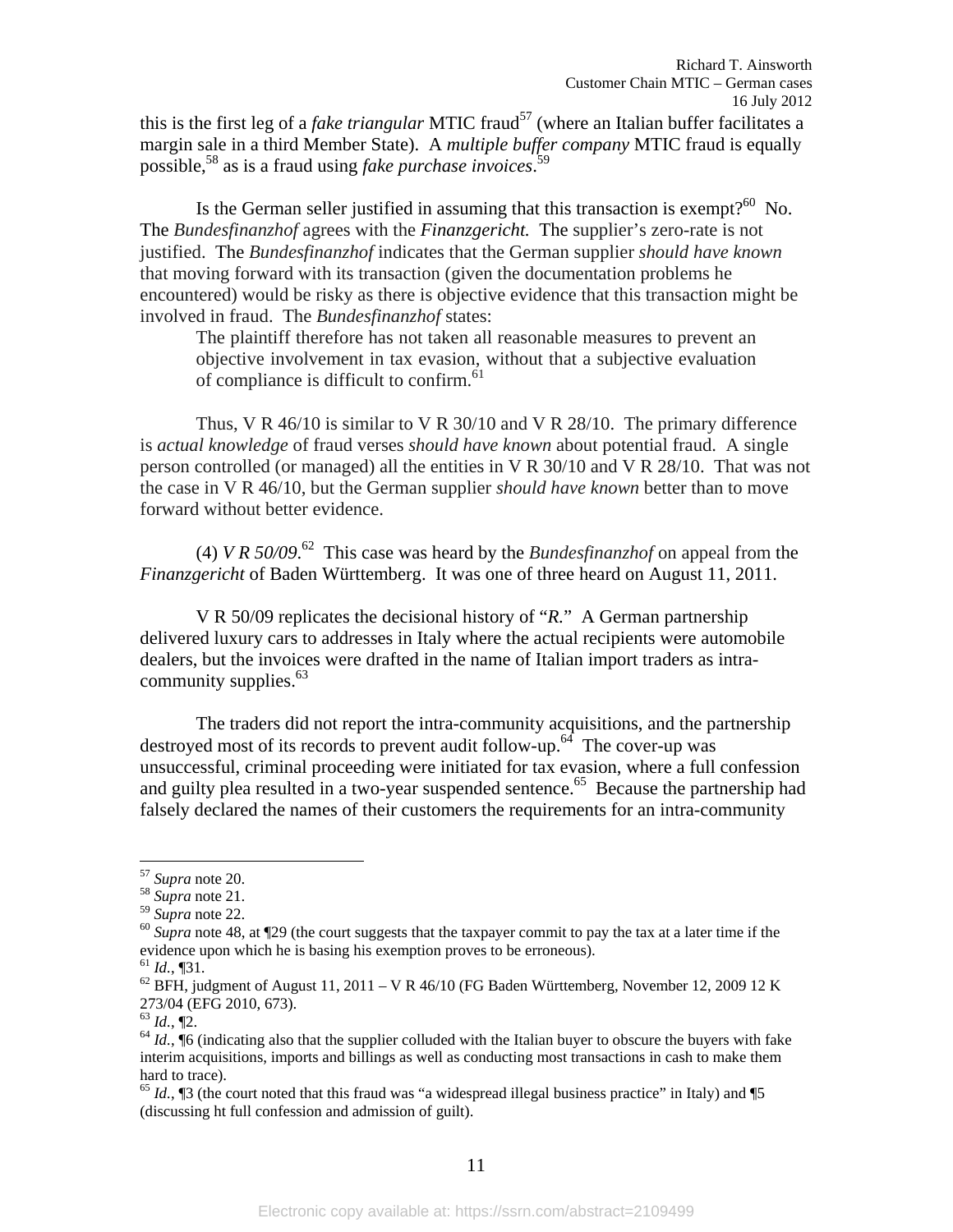supply were not met and German VAT was due on all sales. The tax office assessed the partnership after the trial.<sup>66</sup>

The partnership appealed on the grounds that proof of actual delivery to VATregistered businesses could be demonstrated, and the fact that an incorrect name was used on the invoice should be an immaterial (minor) error. The tax evasion (which was proven and admitted) was entirely in Italy.<sup>67</sup>

The *Finanzgericht* of Baden Württemberg upheld the assessments. The *Bundesfinanzhof* determined that the taxpayer's appeal was "… without merit and therefore rejected. The [automobile] deliveries of the applicant are not exempt intra-Community supplies."<sup>68</sup>

The *Bundesfinanzhof* expressly references the authority of Member States to establish conditions on exemptions under Article 273 to prevent "evasion, avoidance or abuse."69 It then couples this authority with express language from "*R*" and *Collée* indicating that even when objective evidence would support a zero-rate, "false invoices, providing incorrect information and other manipulations of the correct collection of VAT" can pre-empt its exercise. $^{70}$ 

Just as in "*R*" the partnership in V R 50/09 was "involved willfully in a tax fraud [by] ... concealing the identity of the real purchaser, to enable it to evade tax."<sup>71</sup> Thus, even though there **was** a split between the German criminal and civil courts on this issue, after the CJEU's decision in "*R*" it is no longer acceptable to zero-rate an intercommunity supply that contributes to VAT fraud in another Member State.

(5) *V R 3/10*. 72 This case was heard by the *Bundesfinanzhof* on appeal from the *Finanzgericht* of Nürnberg. It is the second of three cases heard on August 11, 2011.

 In V R 3/10 a German motor car dealer is selling a car to a Spanish dealer who resells the car to a French final consumer. The Spanish dealer sends a driver to pick up the car in Germany with instructions to drive it to the end customer in France without the knowledge of the German dealer.

The German dealer is under an honest (but mistaken) belief that the car is being taken to the buyer in Spain. In addition the dealer took all appropriate precautions to

1

<sup>66</sup> *Id.*, ¶13 (the assessment was for four years: 2000 for €373,102.02; 2001 for €654,157.32; 2002 for €618,896.23; and 2003 for €254,957.77).<br><sup>67</sup> Id., ¶3.

<sup>&</sup>lt;sup>68</sup> *Id.*, 16.<br>
<sup>69</sup> *Id.*, 116.<br>
<sup>70</sup> *Id.*, 120.<br>
<sup>70</sup> *Id.*, 1120-22 ("*R*" at *supra* note 3 at 11 15 & 46; *Collée* at *supra* note 26 at 131).<br>
<sup>71</sup> *Id.*, 124 (referencing "*R*" at *supra* note 3 at 11 48-55).<br>
<sup>7</sup> 2010, 1389.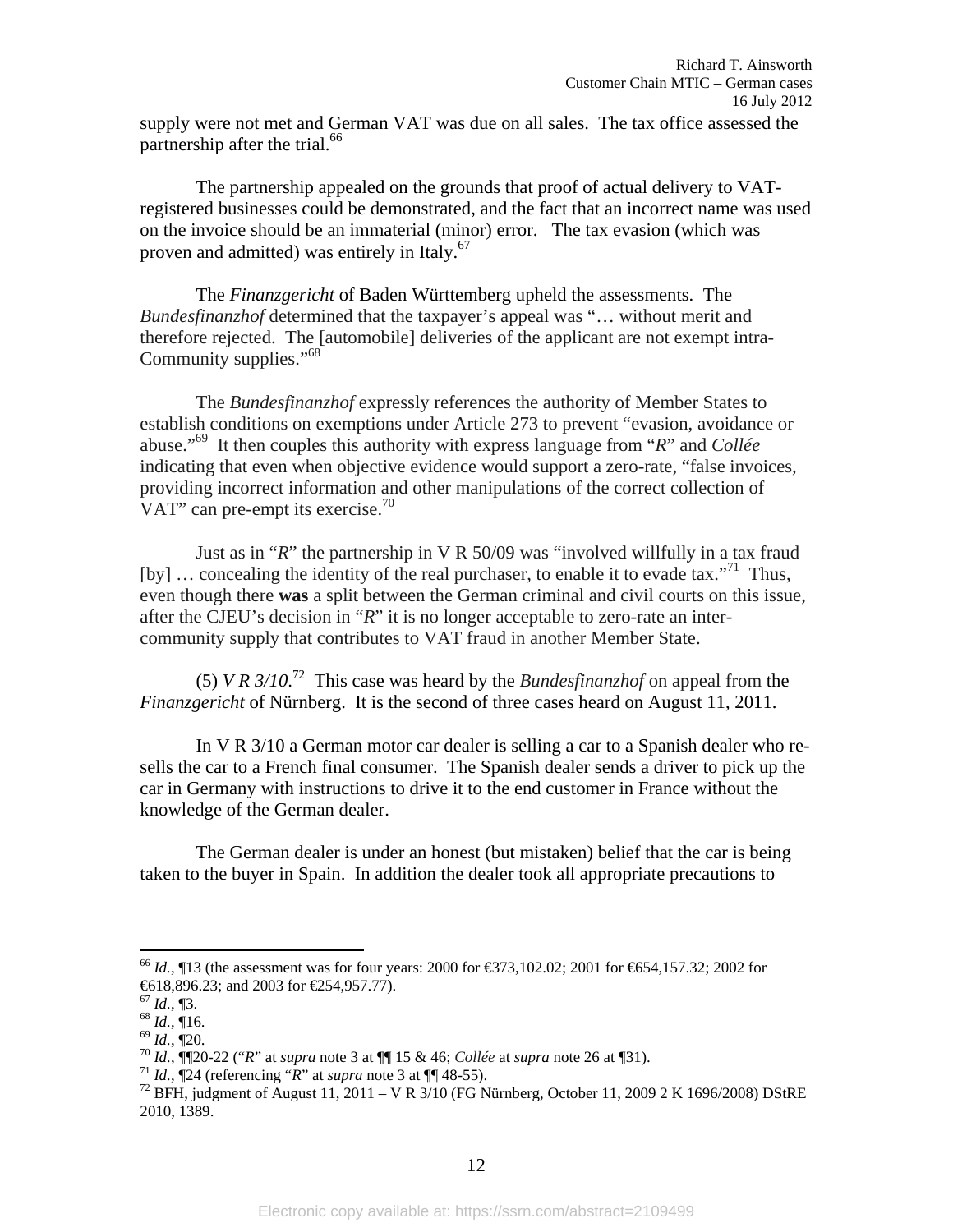establish the Spanish buyer's identity and VAT status.<sup>73</sup> He did not know, and had no means of knowing that the car had been re-sold before it was picked up.<sup>74</sup> He did not know and had no reason to know that the car was being redirected to France. The Spanish buyer had drafted the invoice. The invoice showed no VAT, and indicated that the reason was because this was an intra-community supply.<sup>75</sup>

The tax authority contended that because the car was re-sold to a French end consumer *before* it was picked up in Germany, that the German dealer had in fact made a domestic sale to the Spanish dealer (which was subject to German VAT) and that it was the Spanish dealer who had made a zero-rated intra-community supply to the French buyer.76

 The *Finanzgericht* held for the taxpayer, and so did the *Bundesfinanzhof* on appeal*.* There was no reason for the German suspect anything other than a normal intracommunity supply was taking place.<sup>77</sup> The German dealer had complied with all documentation requirements, and had otherwise no reason to know of the deception by the Spanish dealer.<sup>78</sup> V R  $3/10$  stands for the proposition that just because the taxpayer's "reliable proof" is wrong does not prevent a zero-rate,<sup>79</sup> particularly if there is no evidence that the taxpayer, "… has obscured the true identity of the purchaser to enable them to evade tax." $80$ 

(6) *V R 19/10*.<sup>81</sup> This case was heard by the *Bundesfinanzhof* on appeal from the *Finanzgericht* of Niedersächsisches. It is the third of three cases heard on August 11, 2011.

 The tax fraud in V R 19/10 is very clearly set out. A German resident is the managing director and sole shareholder of both a German and Dutch private (limited

1

 $^{73}$  *Id.*,  $\llbracket$ 1 the taxpayer confirmed with the Federal Central Tax Office on the same day that it receive the FAX order from the Spanish Dealer the tax ID, the name, location postal code and street address of the buyer).

<sup>&</sup>lt;sup>74</sup> *Id.*,  $\P\P$ 1 & 8 (The court indicates that the person who picked up the car was French, but the drive presented an affidavit of receipt for the vehicle indicating that the vehicle was being taken to Spain, and presented a written power of attorney issued by the Spanish buyer. The German dealer also made a copy of the driver's identity card. The court also found nothing unusual in the appearance of a French driver,

because the Spanish dealer was located on the Franco-Spanish border.)<br>
<sup>75</sup> *Id.*, ¶1.<br>
<sup>76</sup> *Id.*, ¶5.<br>
<sup>77</sup> *Id.*, ¶18 (the situation would be different if the Spanish dealer had announced the French sale "prior to the transport or dispatch," citing CJEU judgment of December 16, 2010 in *Euro Tyre Holding*, Case C-430/09).

<sup>78</sup> *Id.*, ¶11 & 21 (referencing Article 28c(A) of the Sixth Directive; Article 131 of the current VAT Directive, and the power of attorney given to the German dealer also represented that the Spanish dealer was receiving the dispatch of the car).

<sup>79</sup> *Id.*, ¶27 citing *Albert Collée as full legal successor to Collée KG v. Finanzamt Limburg an der Lahn,*  Case C-146/05 [2007] ECR 1-7861 (27 September 2007) at ¶31.<br><sup>80</sup> *Id.*, ¶28 citing *Criminal Proceedings against R*, ECJ judgment of Dec. 7, 2010, C-285/09 at headnote.

<sup>&</sup>lt;sup>81</sup> BFH, judgment of August 11, 2011 – V R 3/10 (FG Niedersächsisches, April 29, 2010 16 K 10297/07) EFG 2010, 1930.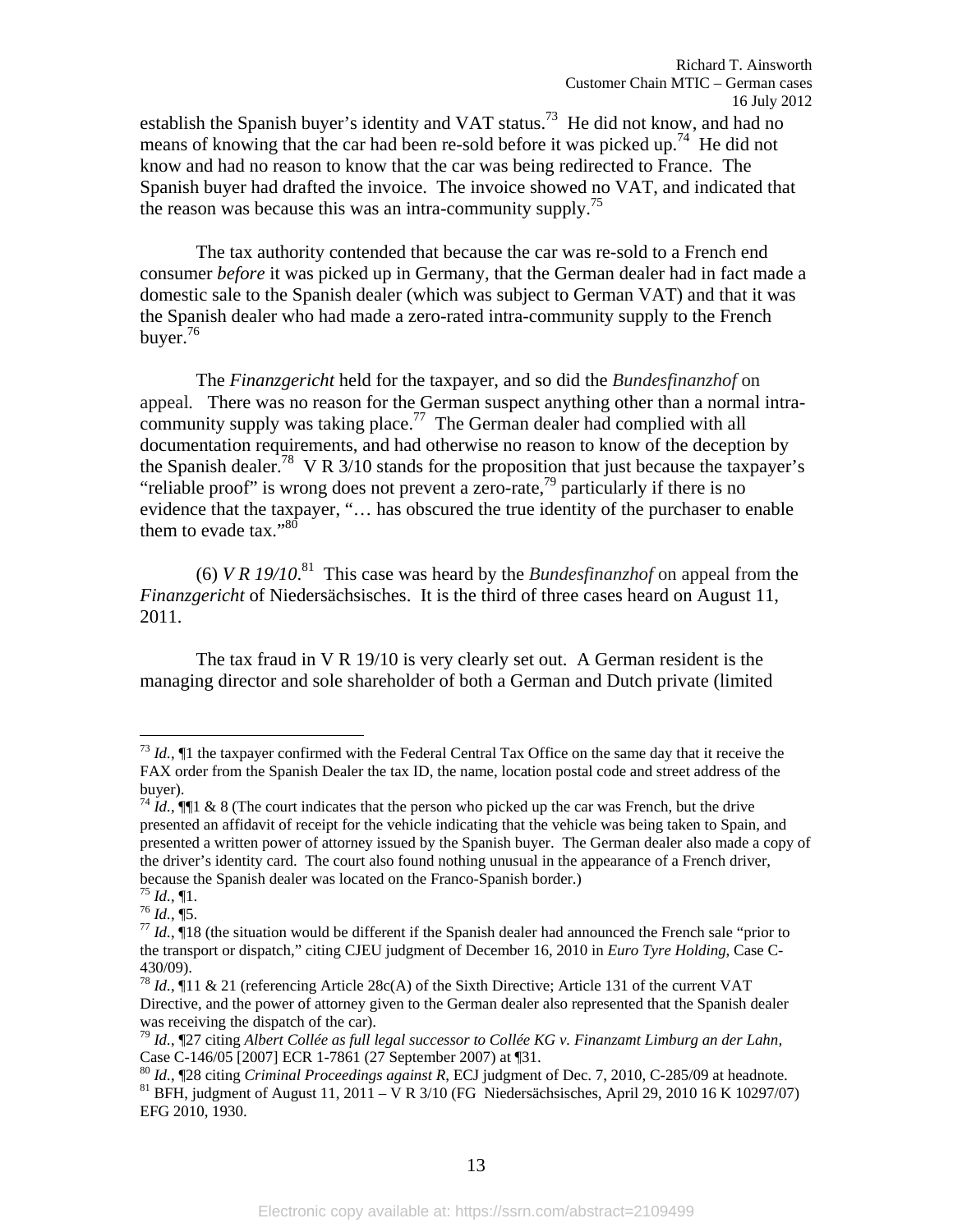liability) company (a GmbH, and a BV). The BV owns 99% of a French subsidiary  $(SARL)$ <sup>82</sup> The SARL identifies retail customers seeking to purchase automobiles.<sup>83</sup>

 When the SARL locates a customer it notifies an independent Spanish car dealer with whom a purchase/sale agreement had been worked out that allows the dealer a margin of  $\text{\textsterling}00$ <sup>84</sup>. The dealer then purchases the vehicle from the GmbH,<sup>85</sup> and declares that the car is being brought to Spain.<sup>86</sup> Instead the car is delivered directly to the final consumer in the name of the SARL. The GmbH declares the transaction a tax-free intracommunity supply.<sup>87</sup>

 The GmbH registers the cars in Germany before the sale, and the Spanish dealer invoices the SARL on the margin scheme for second-hand cars. No acquisition tax is declared or paid in Spain or in France on the cars.<sup>88</sup> Under Sandra Luzia Assunçã Rocha's classifications this is a *fake triangular operation*. 89 A buffer is employer in a third Member State (Spain) to convert the intra-community sale to the margin scheme, so that the trader (SARL) can sell to the final consumer on margin.

 Through its managing director the GmbH has full knowledge of the entire customer chain. It not only knew that the Spanish dealer would not bring the vehicles to Spain, it knew of the improper use of the margin scheme and the avoidance of VAT in Spain and France.

 Relying on the recent CJEU decision in "*R,*" the *Bundesfinanzhof* overturns the decision of the *Finanzgericht* and upholds the determination of the tax authority. In spite of satisfying necessary "objective conditions,"90 a transaction is taxable if "… accounting records [are used to] obscure the identity of the purchaser and thereby allow the avoidance of the  $VAT$ <sup>91</sup>

#### **CONCLUSION**

### Assessing the German Cases

The CJEU's decision in "*R*" not only (a) harmonizes the approach of the German civil and criminal courts on the denial of a supplier's zero-rate if a supplier makes an intra-community supply with *actual knowledge* that his buyer will use the transfer to evade VAT in another Member State, but it also (b) provides an avenue for extending enforcement into cases where the supplier has *less than actual knowledge* of this fraud.

1

<sup>&</sup>lt;sup>82</sup> *Id.*, ¶2.<br><sup>83</sup> *Id.*, ¶6 (in all cases except two where Dutch consumers were involved, the final customers were French).<br><sup>84</sup> *Id.*, ¶3.<br><sup>85</sup> *Id.*, ¶3-8.<br><sup>86</sup> *Id.*, ¶7 (insurance was purchased indicating that the

simulate intra-community supplies, because otherwise it's presence was "nonsensical). <sup>88</sup> *Id.*, **¶**[14 & 35.

<sup>89</sup> *Supra* note 20.

<sup>90</sup> *Id.*, ¶¶24 - 35.

<sup>91</sup> *Id.*, ¶22, citing *Criminal Proceedings against R*, ECJ judgment of Dec. 7, 2010, C-285/09 at ¶46.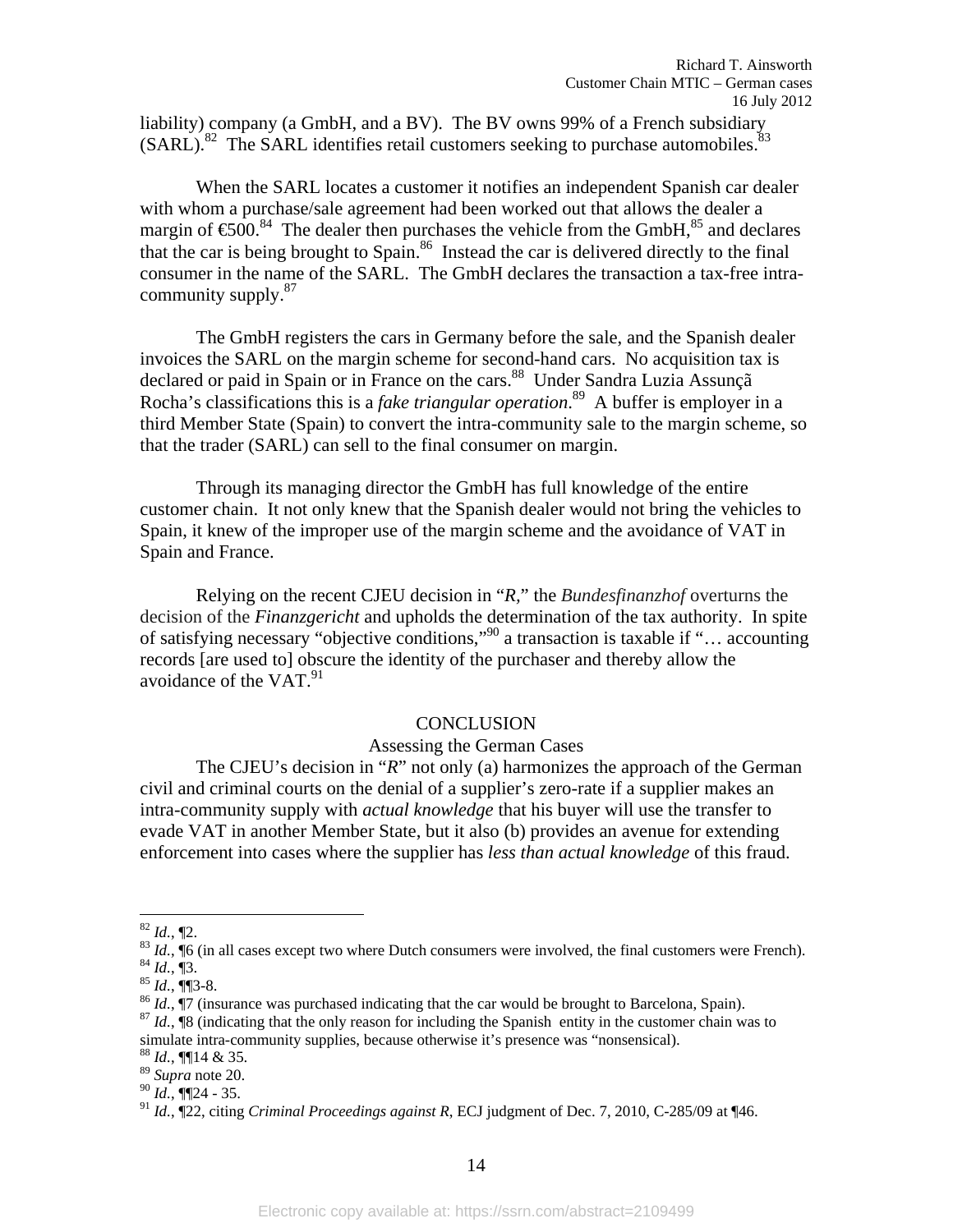The narrow facts of "*R*" present a taxpayer who has (a) actual knowledge of his buyer's fraud, but who also takes (b) affirmative steps to facilitate the fraud by drafting false invoices, shipping documents, and German car registrations for identified end consumers.

These narrow facts generate the question that the CJEU was asked. The *Bundesfinanzhoft* takes particular note that the question, and the answer in "*R*" is disjunctive - whether the taxpayer "… *knew* that with the delivery of goods he was involved in a transaction which is created to evade tax "or" *did acts that were aimed to conceal the true identity of the purchaser to allow this or any third party to evade tax*."

The first clause references *actual knowledge* of fraud, the second references a lesser standard. It asks about *affirmative acts* that facilitate fraud, and which actually result in tax evasion by the customer, or a customer's customer in the purchase chain. This is not *knowledge of the fraud*; it is knowledge that a supplier *should have* as a reasonable businessman when he considers the consequences of his actions.

The second clause then, presents a *should have known* standard rooted in objective conditions expressly adopted under German statute and Article 273 of the VAT Directive to prevent "evasion, avoidance or abuse."

*The knowledge element in the six cases*. These cases present a full range of knowledge analysis. In three cases V R 28/10, V R 30/10 and V R 19/10 *actual knowledge* of the fraud is easy to demonstrate. The same person controls all of the entities (domestic and foreign). Actions and intent are easy to document. In a fourth, V R 50/09, a criminal conviction for fraud is already in hand. The taxpayer's argument in these cases is that the tax evasion is foreign (not German), so there should be no German penalty. "R" resolves this issue against the taxpayer, and the civil courts now follow suit.

V R 3/10 places the other knowledge pole in the ground. In V R 3/10 there is objective evidence of fraud, however evidence of fraud (without more) is not sufficient. In this case the supplier is honestly deceived by his buyer. The supplier does engage in a transaction that contributes to a fraud, but it is a fraud about which he has no knowledge and no means of knowing anything about. The zero-rate cannot be denied.

V R 46/10 is the case in the middle. V R 46/10 demonstrates the impact of a Member State "impos[ing] other obligations which they deem necessary to ensure the correct collection of VAT" under Article 273. In this case the taxpayer ignores a large number of "other obligations." It becomes apparent that the taxpayer is not acting as a reasonable businessman. He is negligent. These violations allow the conclusion that he *should have known* that his contemplated transactions were connected with fraudulent avoidance of VAT. The zero-rate is denied.

*The double tax element in the six cases*. None of the six cases consider actual or potential double taxation following from the denial of the zero-rate. Double taxation does not seem to be an important issue for the *Bundesfinanzhoft.* One can imagine that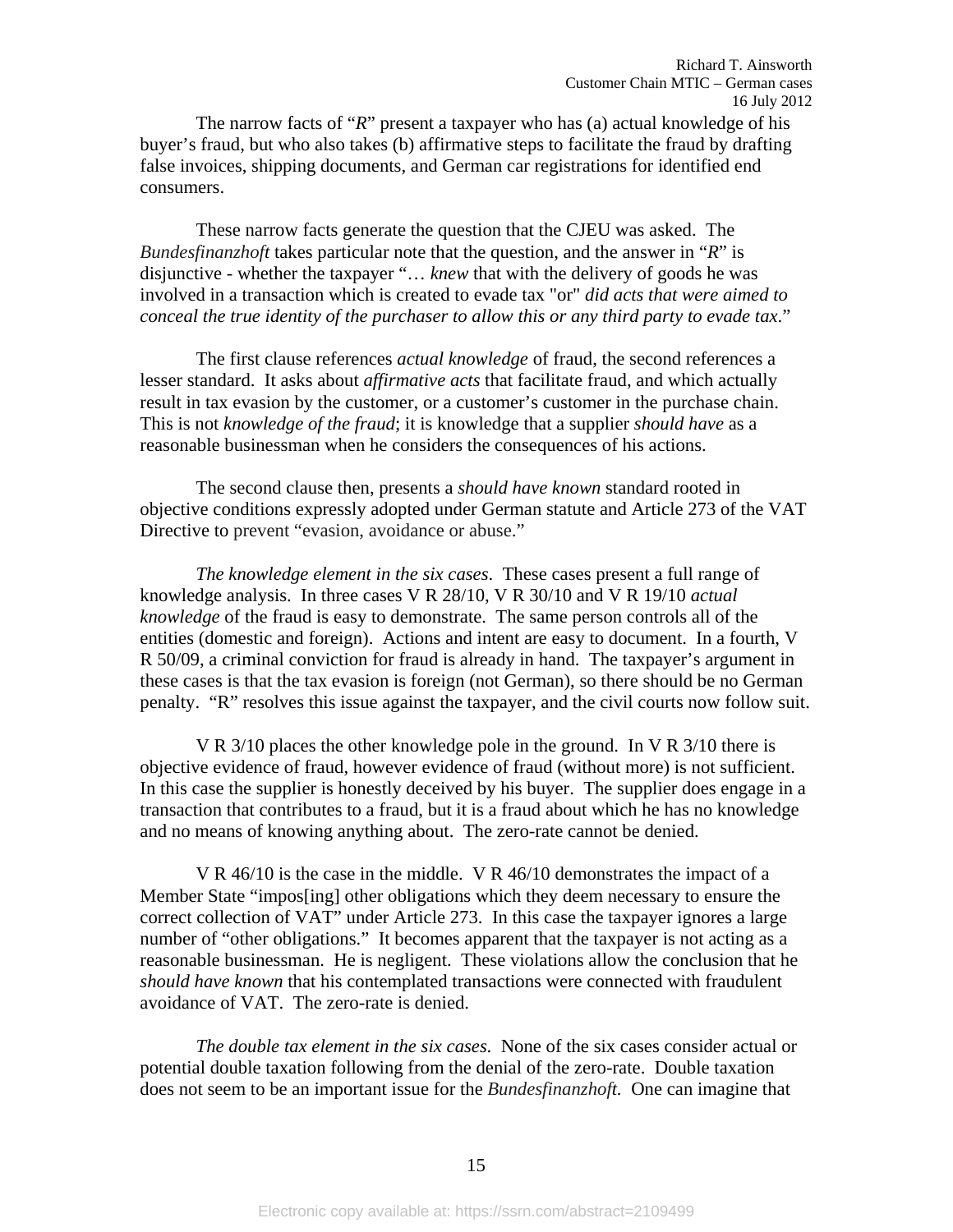the foreign tax authorities would not overlook the chance of making an assessment on vehicles that are fraudulently sold VAT-free within their Member State. The assessment will be relatively easy if the vehicle identification number can be secured from the German audit.

In V R 28/10 luxury cars are being delivered to Italian final consumers without VAT. In V R 46/10 expensive cars are being delivered VAT-free to Italy, but to a different (unidentified) buyer.<sup>92</sup> V R 50/09 is based on criminal confessions. In this case over €1.9 billion in luxury automobiles are sold to Italian consumers without VAT during a four year period.<sup>93</sup> V R 19/10 involves an elaborate multi-corporate structure for securing cars for French and Dutch consumers VAT-free through a Spanish buffer. Both Spanish and French authorities are involved in the investigation, and they most likely have made claims for lost VAT at the time of the German hearing.

The new mutual assistance procedures under Council Directive 2010/24 makes it much easier for jurisdictions where VAT has been lost to identify foreign businesses and individuals who owe or are responsible for tax losses. This was one of the operating premises of the *Perfect Storm*. Access to information, enforcement cooperation and pursuit of inter-jurisdictional claims are much easier now.<sup>94</sup> The discussion in that paper under the heading "*KITTEL* STAGE 3 – the search for assets" suggests that just such a dynamic is likely.<sup>95</sup> The six German cases discussed herein indicate that this process is well along its way to fulfillment.

The *Perfect Storm* proposes that the EU's fight against missing trader fraud is entering a new phase. Similar arguments are being made in two realms. Arguments based in a trader's knowledge of supplier (or supply chain) fraud (*Kittel/Ricolta* and *Mahagében/Dávid*) are being replicated in arguments based in a trader's knowledge of customer (or customer chain) fraud ("*R*" and V R 46/10). The battleground is over how much *should* a trader know and how much *should* he be held accountable for. The actual knowledge question is answered. *Actual knowledge* that supplier or a customer is using a transaction to evade tax will result in the loss of input deductions or the zero-rate on intra-community supplies.

| No. |                      | Case No. Trial date | Summary                         | Type                | Knowledge |
|-----|----------------------|---------------------|---------------------------------|---------------------|-----------|
|     | VR $28/10$   2-17-11 |                     | A German resident establishes   | Chain               | Actual    |
|     |                      |                     | three Italian trading companies | fraud               |           |
|     |                      |                     | (missing traders), is appointed | model <sup>96</sup> |           |
|     |                      |                     | their agent, and secures luxury |                     |           |
|     |                      |                     | cars for Italian individuals.   |                     |           |

## SUMMARY OF THE SIX GERMAN CASES

<sup>92</sup> *Supra* note 48, at ¶2.

<sup>93</sup> *Supra* note 66.

<sup>94</sup> Ainsworth, *The Perfect Storm*, *supra* note 16, at 855-57.<br><sup>95</sup> Id., at 861-62.

<sup>&</sup>lt;sup>96</sup> Supra note 19.